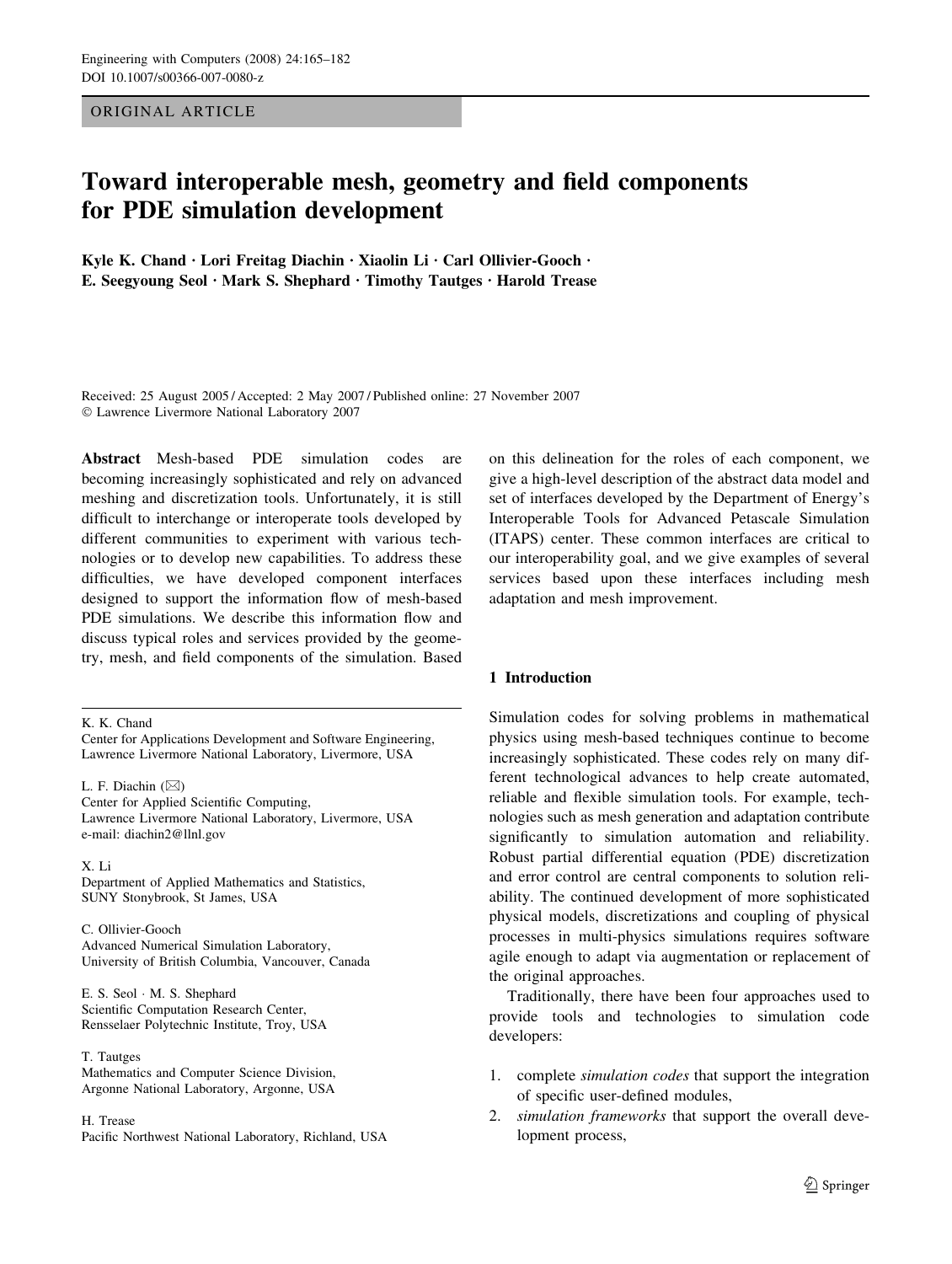- 3. libraries that support specific aspects of the simulation process, and
- 4. components that encapsulate specific functionalities.

The first two approaches are typified by simulation environments into which the user inserts small customization modules. These approaches often require less effort on the part of the user, but provide the least flexibility. The latter two approaches are the opposite. In these cases, the users insert technologies developed by different communities into their simulation codes and the coupling of technologies developed by different groups can become quite challenging. Depending on the starting point, and needs of the specific code development process, each approach has been found to be useful, and we briefly describe each below.

There are many examples of complete simulation codes that provide a small set of predefined routines that allow users to add specific capabilities  $[1-4]$ . These codes rigidly control the entire simulation information flow with predetermined representations for the geometry, mesh and solution. Predefined routines allow limited access to specific aspects of the simulation's model or discretization. One such well known example is ABAQUS [\[1](#page-16-0)] which supports user-defined material and finite element routines that allow users to include their own constitutive relationships and finite element type, respectively. These predefined user routine interfaces place specific limits on the functionality that can be added, but have proven useful in allowing some customization while minimizing the development effort required by the user. For example, the ABAQUS material routine has been successfully used to include hundreds of new material models ranging from simple curve fits to complex homogenized constitutive relations constructed from multiscale analysis. The key disadvantages of this approach are that the new capabilities that can be added are quite limited, and they can only be added through a specific interface.

Simulation frameworks provide an overall structure to support the effective development and extension of the framework to provide new capabilities [[5–](#page-16-0) [11](#page-16-0)]. Simulation framework development efforts have taken advantage of modern programming languages to provide users a high degree of flexibility. However, the user must typically use predetermined data formats, interface methods, and algorithmic and data services. These can vary substantially among the different frameworks, and the differences correspond to the trade-offs associated with the types and levels of generality supported and the computational efficiency that can be obtained. Frameworks can effectively manage the information flow through simulations as long as that information matches design decisions built into the infrastructure (e.g., one does not attempt to use an

unstructured mesh in a structured framework). The framework approach is best suited for new simulation code development. However, for users with an existing code who are focused on incorporating new capabilities, the framework approach is not ideal because integrating existing capabilities into the framework can be a time consuming, error prone process.

The use of numerical libraries to support the development of simulation codes has a long history. The area where numerical libraries have been, and continue to be, most successful is for execution of computationally intensive core numerical algorithms such as solvers for algebraic systems, ordinary differential equations, and differential-algebraic systems (e.g., [\[12–17](#page-16-0)]). These libraries provide capabilities that are most efficiently executed by the careful selection and implementation of specific numerical algorithms. Although quite successful in their specific areas, numerical libraries do not support development of other portions of the code. Furthermore, integration with different functionalities (e.g., coupling a linear solver to a discretization method) often requires developing specific interface and coupling code for each new library. Hence, incorporating a new numerical library into an existing simulation can require significant code development and inhibits experimentation with new ideas and methods.

Recently, application scientists have started to use component technologies for the development of simulation codes [[18–25\]](#page-16-0). A component is a software object that uses a clearly defined interface to encapsulate a specific functionality. Components are required to conform to a prescribed behavior which allows the object to interact with other components via their interfaces. Typically, each interface is supported by multiple implementations which allows code developers to easily experiment with different approaches. The use of components is ideal in the case where there is already a substantial investment in the simulation code and the developers are interested in incorporating advanced functionality or experimenting with several different, related approaches. Several groups are developing component implementations for different aspects of the numerical solution process including numerical solvers [\[13](#page-16-0), [14](#page-16-0)], ODE integrators [\[26](#page-16-0), [27](#page-16-0)], and visualization tools [\[28](#page-16-0)]. However, more work is required to increase the number of tools and technologies that use a component-based approach, particularly for mesh-based simulation tools.

One of the most challenging aspects of developing a component-based approach for mesh-based simulations is the management of the flow of information throughout the solution process. For example, in Fig. [1](#page-2-0) we show a typical example of information flow, starting with problem specification and domain discretization (e.g., mesh generation).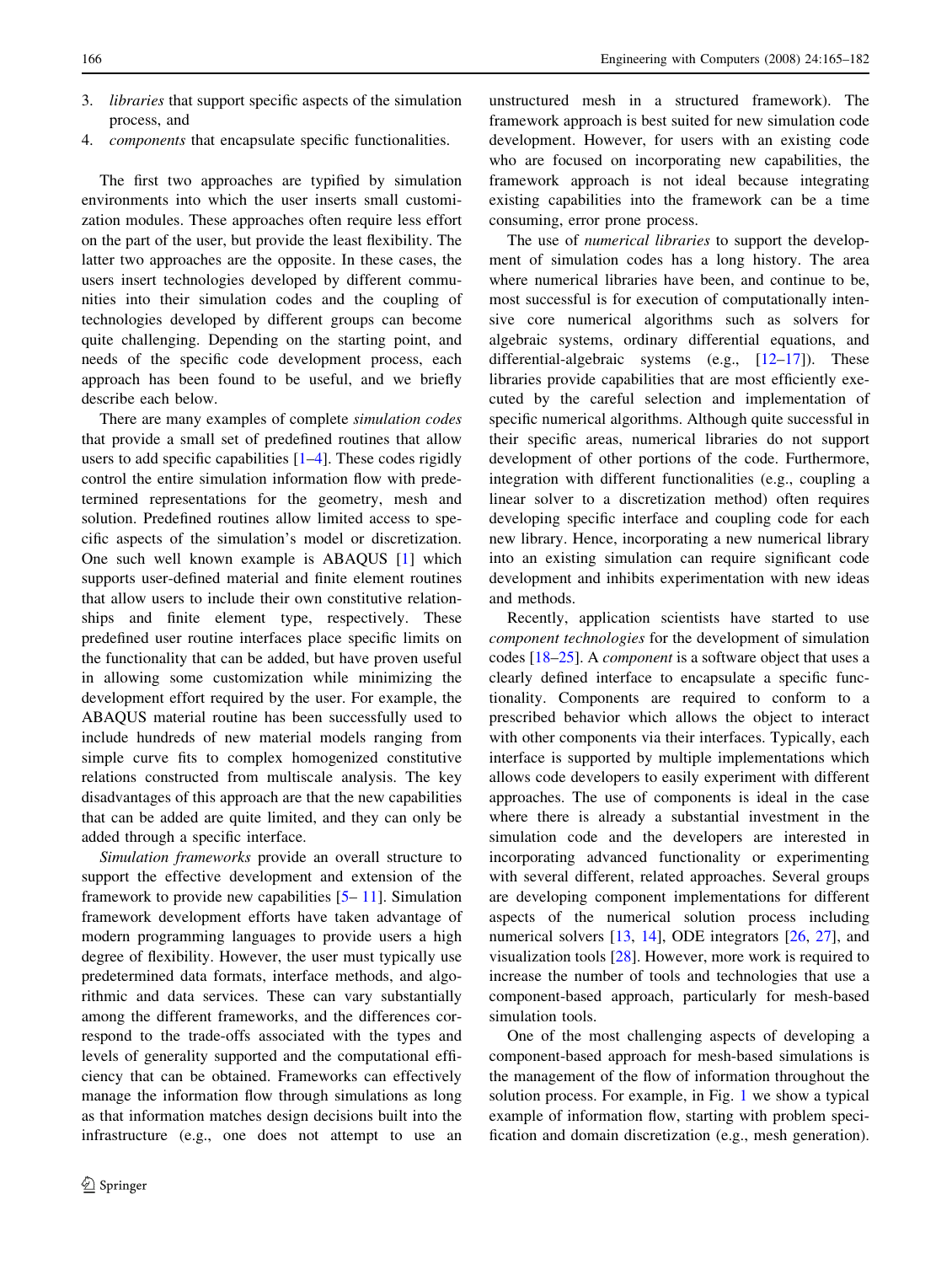<span id="page-2-0"></span>

Fig. 1 The information flow in a mesh-based simulation begins with a problem definition and continues through the domain and PDE discretizations. Dynamic processes, such as solution adaptation and design optimization, require components capable of feeding information back to other parts of the information flow

This continues to PDE discretization and solution. Once the initial solution is computed, it is possible for the information flow to return to the problem specification and domain discretization in design optimization or adaptive mesh refinement loops. This information flow must be effectively managed so that data is readily available at each stage of the solution process without the overhead associated with data copy.

Ongoing research in the Interoperable Tools for Advanced Petascale Simulation (ITAPS) Center is addressing this challenging problem by developing geometry, mesh, and solution field components. These three components are key conduits of the simulation information flow and provide access to a broad set of technologies supporting simulation automation, solution reliability and software flexibility. Simulation automation is supported through the geometry and mesh components because they provide ready access to CAD-based geometry definitions and automatic mesh generators. Solution reliability is supported because these are the components needed to support the effective creation and adaptive control of meshes. The field and mesh components are key to the effective coupling of multiple simulation codes in the construction of multiscale, multiphysics simulations.

A high level view of the information flow associated with mesh-based simulations is presented in Sect. 2. This information flow starts with a generalized problem definition and indicates the roles of the geometry, mesh, and field components. Section [3](#page-6-0) presents ITAPS' data model and component specification. In Sect. [4,](#page-10-0) we illustrate the use of ITAPS' interfaces in a number of diverse applications such as adaptive mesh control and mesh quality improvement.

#### 2 Information flow in mesh-based simulation

ITAPS uses the information flow through a mesh-based simulation to guide the development of interoperable geometry, mesh and solution field components. While the information flow is modeled using the requirements of a mesh-based PDE solver, the resulting components are general enough to provide the infrastructure for a variety of other tools including pre/post-processing of discrete data, mesh and geometry manipulation, and error estimation. A simulation's information flow, depicted in Fig. 1, begins with a problem definition. Described in more detail in Sect. 2.1, the problem definition consists of a description of the simulation's geometric and temporal domain annotated by attributes designating mathematical model details and parameters. In the next stage of the information flow, mesh-based simulation procedures approximate the PDEs by first decomposing the geometric domain into a set of piecewise components, the mesh, and then approximating the continuous PDEs on that mesh using, for example, finite difference, finite volume, finite element, or partition of unity methods. Once the domain and PDEs are discretized, a number of different methods can be used to solve the discrete equations and visualize or otherwise interrogate the results. Simulation automation and reliability often imply feedback of the PDE discretization information back to the domain discretization (i.e., in adaptive methods) or even modification of the physical domain or attributes The following sections present ITAPS' model of the information flow in mesh-based simulations; these sections also introduce the concepts of geometry, mesh and solution fields used to define ITAPS' interoperable interfaces.

### 2.1 Problem definition

To identify the operations and information needed by a mesh-based simulation, we begin with a problem definition containing the domain over which the simulation is to be performed and attributes describing the problem that is to be solved (Fig. [2\)](#page-3-0). For the classes of simulations being considered here, the domain includes a spatial component that is one-, two-, or three-dimensional and can also include a temporal component if the solution changes with time. To support a numerical simulation, the domain representation must be able to support any geometry interrogation and/or modification required by mesh generators and simulations, and the association of mathematical and physical attributes with the geometry. Attributes specify the mathematical information required to solve a particular problem. This information includes, e.g., equations, material properties,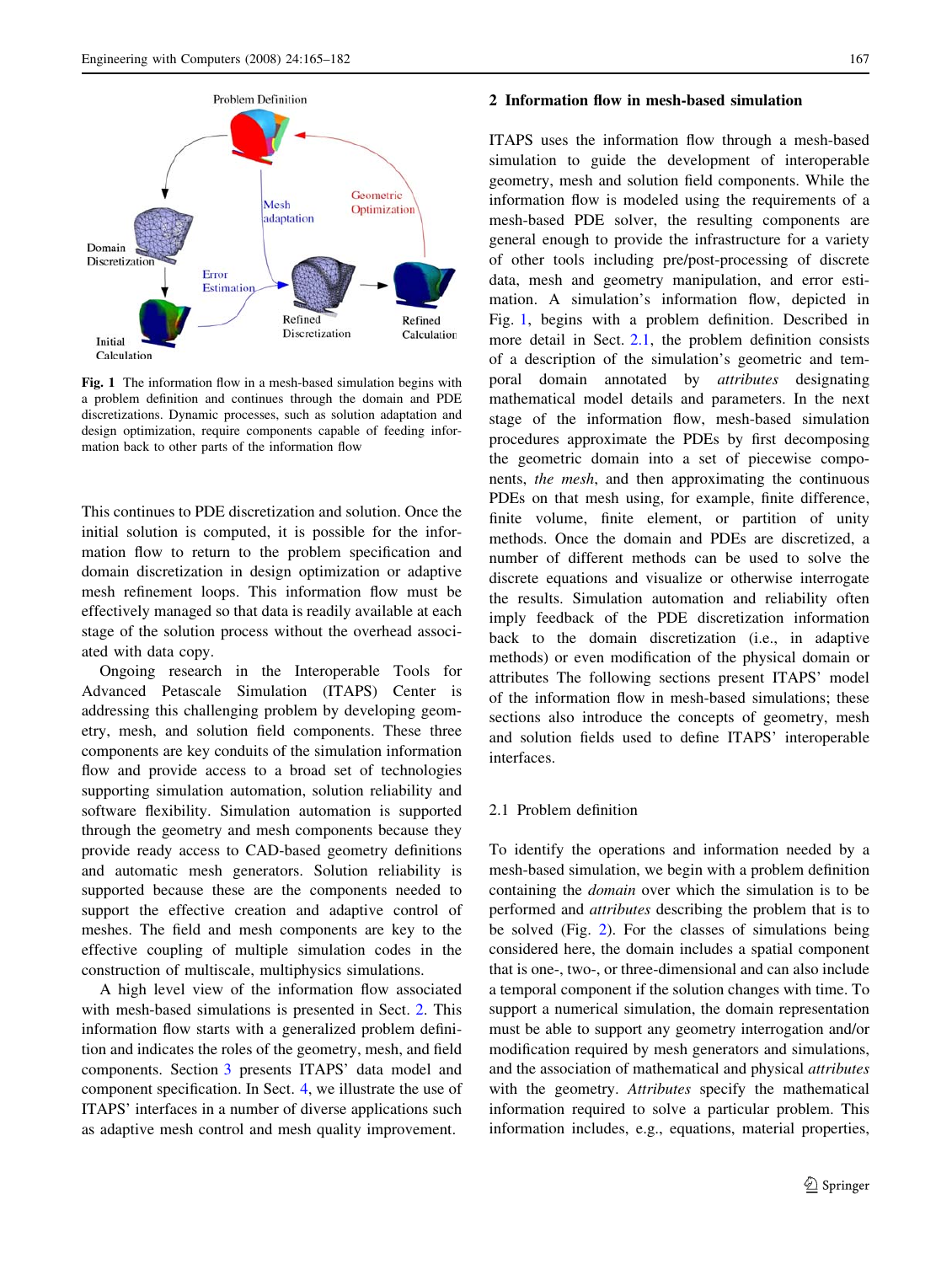<span id="page-3-0"></span>

Fig. 2 The problem definition includes a geometric description of the domain as well as attributes associated with geometric entities. These attributes are used to define the mathematical problem, its parameters and any other information needed by the simulation process



Fig. 3 The domain discretization is a piecewise decomposition of the domain; usually a mesh. Entities in the mesh (Vertices, Edge, Faces, and Regions) can be associated with entities in the geometric model. This association is referred to as ''classification'' of mesh entities on model entities. Reverse classification associates model entities with mesh entities residing on that portion of the model

forcing functions, boundary conditions, and initial conditions. For example, a PDE solver may require a domain definition annotated with the mathematical form governing the simulation (PDEs, variational principle, etc.) and any parameters associated with the governing mathematical equations. Other problem definitions, e.g., data analysis, adaptive loops, mesh optimization, etc., may require additional or different attributes.

### 2.1.1 Geometric domain

Supporting geometry interrogation, modification and attribute association requires a complete and flexible interface to the spatial domain definition. We consider geometric models that are subsets of three-dimensional space bounded by a collection of geometric entities (points, curves, surfaces, and volumes) [\[29](#page-16-0)]. There is substantial computeraided design literature on various domain representations. Boundary representations (b-reps), which are the most common geometric representation in CAD systems, are particularly well-suited for geometric models as we define them. Other domain representations are also possible, including constructive solid geometry; discrete (meshbased) representations; and image data (typically in the form of voxels or octrees).

For our purposes, details of how the geometric shape of the domain is represented are immaterial. We focus instead on the topological abstractions to represent the geometric entities. Topologically three-, two-, one- and zero-dimensional entities are referred to as regions, faces, edges and vertices, respectively. Vertices form the boundaries of edges (except in periodic edges, whose boundary set is null), edges bound faces and faces are used to define regions. The topological structure of the geometric model is completely described by these entities and their adjacencies. The actual geometric information associated with a geometric model entity, its shape, can be thought of as an attribute of the entity.

The effective interaction of multiple domain definition sources requires the definition of abstract interfaces that use information that is common to all of them: that is, their topological entities. The ability to generalize these interfaces is further enhanced by the fact that the geometry shape information needed by most simulation procedures consists of pointwise interrogations that can be easily answered in a method independent of the modeler shape representation.

# 2.1.2 Attributes

Analysis attributes are information associated with specific geometric entities in the domain definiton. In a PDE solver, these attributes include the PDEs and initial conditions associated with a model region, boundary conditions associated with boundary faces, and source terms located within a model region. Some attributes may be tensorquantities defined in various coordinate systems leading to the need for coordinate transformations that allow other parts of the simulation process to access the data. For example, a source term in the governing PDE is associated with a geometric location in space and could be expressed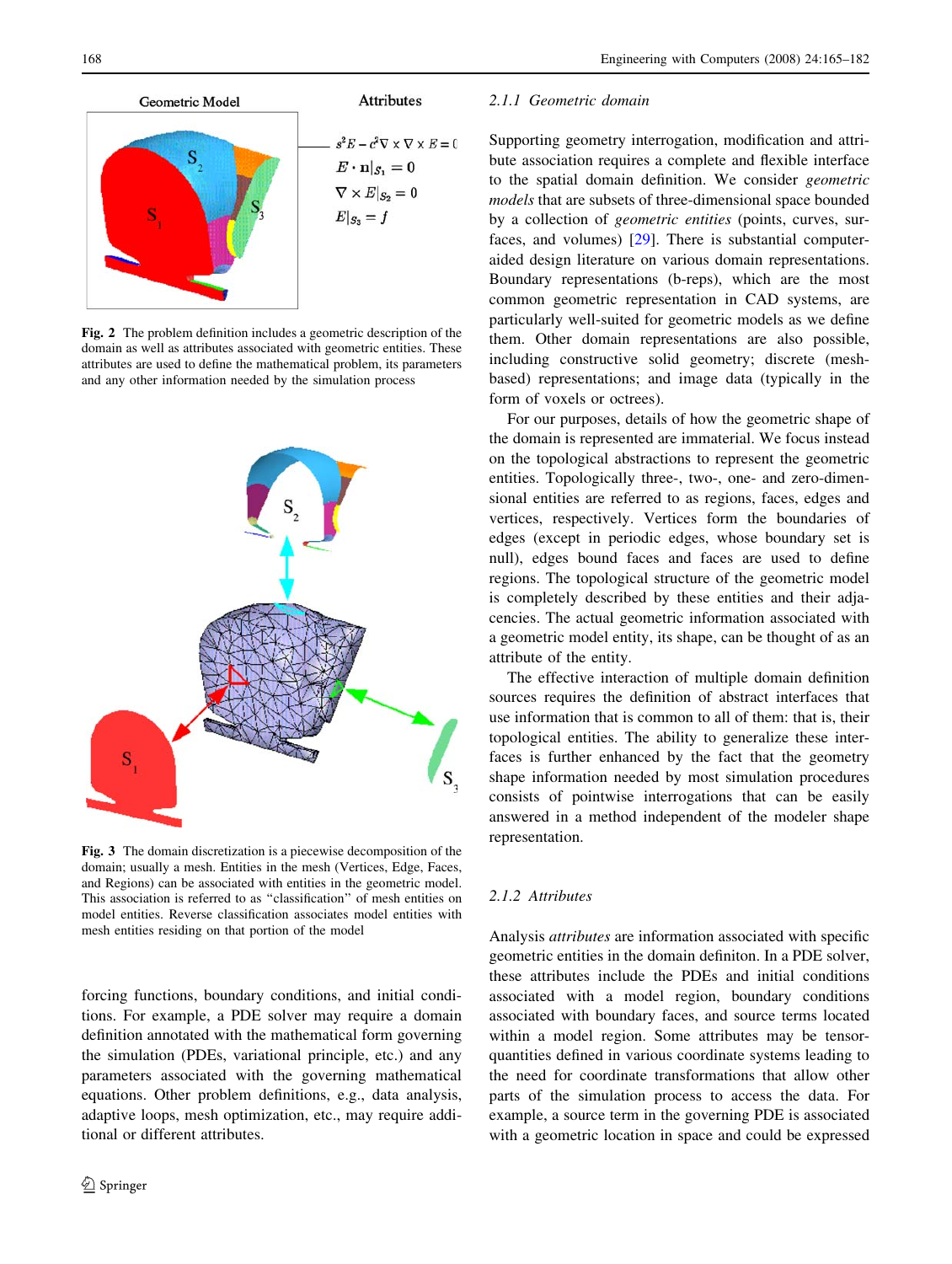<span id="page-4-0"></span>

Fig. 4 Solution fields provide access to simulation data and discretizations. In this example,  $D$  is the discrete approximation to the continuous system specified in the problem definition in Fig. [2](#page-3-0)

using polar, spherical or cartesian coordinates depending on the discretization.

# 2.2 Domain discretization

The mesh is a piecewise decomposition of the space/time domain. It is common to employ different discretizations for the spatial and temporal domains. Because the definition of the spatial mesh is typically the more complex of the two, it is the focus of this discussion. In addition to the case where a single mesh covers the entire geometric (spatial) domain, we also consider cases where more than one mesh is associated with a domain. For example, in hybrid meshing approaches, the domain is decomposed first into a set of sub-domains that may be meshed using different meshing strategies. Also, different full geometry meshes can be used during different stages of the numerical solution, as in the case of multilevel or adaptive methods. In each of these cases, the meshes can be associated with the underlying geometric domain so that any changes made to the domain propagate properly to all meshes (Fig. [3\)](#page-3-0).

While different discretization approaches place different requirements on the mesh and mesh entities, in general the mesh is required to

- have the appropriately defined union of the mesh entities represent the domain of interest,
- maintain, or have access to, the geometric shape information needed for processes such as differentiation and integration,
- support the PDE discretization process over the mesh entities, and
- maintain relationships of the mesh entities needed to support the assembly of the complete discrete system and construction of the solution fields.

Meshes can take many different forms, the simplest of which is a conforming mesh where the intersection of two mesh entities is null and the intersection of their closure is either null or the closure of a common boundary mesh entity (face, edge or vertex). Other mesh forms include non-conforming meshes, hierarchical, patch-based meshes, or overlapping meshes. In each of these cases, there are rules on how the mesh entities interact, how equation discretizations are performed over them, and how the complete discrete system is assembled.

The geometric shape of the mesh entities is needed to support the equation discretization process and can be effectively associated with the topological entities defining the mesh. In many cases, this is limited to the coordinates of the mesh vertices and, if they exist, higher-order nodes associated with mesh edges, faces, or regions. It is also possible to associate other forms of geometric information with the mesh entities, for example, associating Bezier curves and surface control points with mesh edges and faces for use in  $p$  version finite elements [\[30](#page-16-0)].

It is possible to obtain mesh shape information by maintaining an explicit link between mesh entities and a high-level description of the geometric domain when it is available. However, obtaining information in this way is expensive and is often only used when necessary. Consider the case of mesh adaptation, the original domain geometry must be used to ensure that the mesh approximates the geometric domain to the same order of accuracy as the equation discretization process approximates the continuous problem. For example, as piecewise linear elements approximating curved portions of the geometry are refined, the new mesh vertices must be placed on the curved boundary, or as the polynomial order of an element is increased, the geometric approximation of the closure of that entity must be increased to the correct order. If this high level geometric information is not needed, for example, in the case of fixed mesh simulations, it is typical to use only geometric shape information associated directly with the mesh entities.

The data model for the mesh must maintain an association with the domain definition, the discretization functions, the assembled discrete system and the solution fields. From the perspective of maintaining its relationship to the geometric domain, the use of mesh topological entities and their adjacency is ideal  $[31-33]$ . In this manner it is possible to associate the mesh entities to the domain entities to obtain needed attributes and geometric information. In other cases, using topological entities is not ideal. For example, when using partition of unity (so called meshfree) methods, an octree, or some other spatially-based structure, is more appropriate. In the case of structured meshes, maintaining an explicit list of mesh entities is unnecessary; instead one can maintain the boundaries of the mesh patches augmented with the rules of mesh patch interaction.

We refer to the association of the mesh with respect to the geometric model as classification [[31,](#page-16-0) [34](#page-16-0)]. In particular, the mesh topological entities are classified with respect to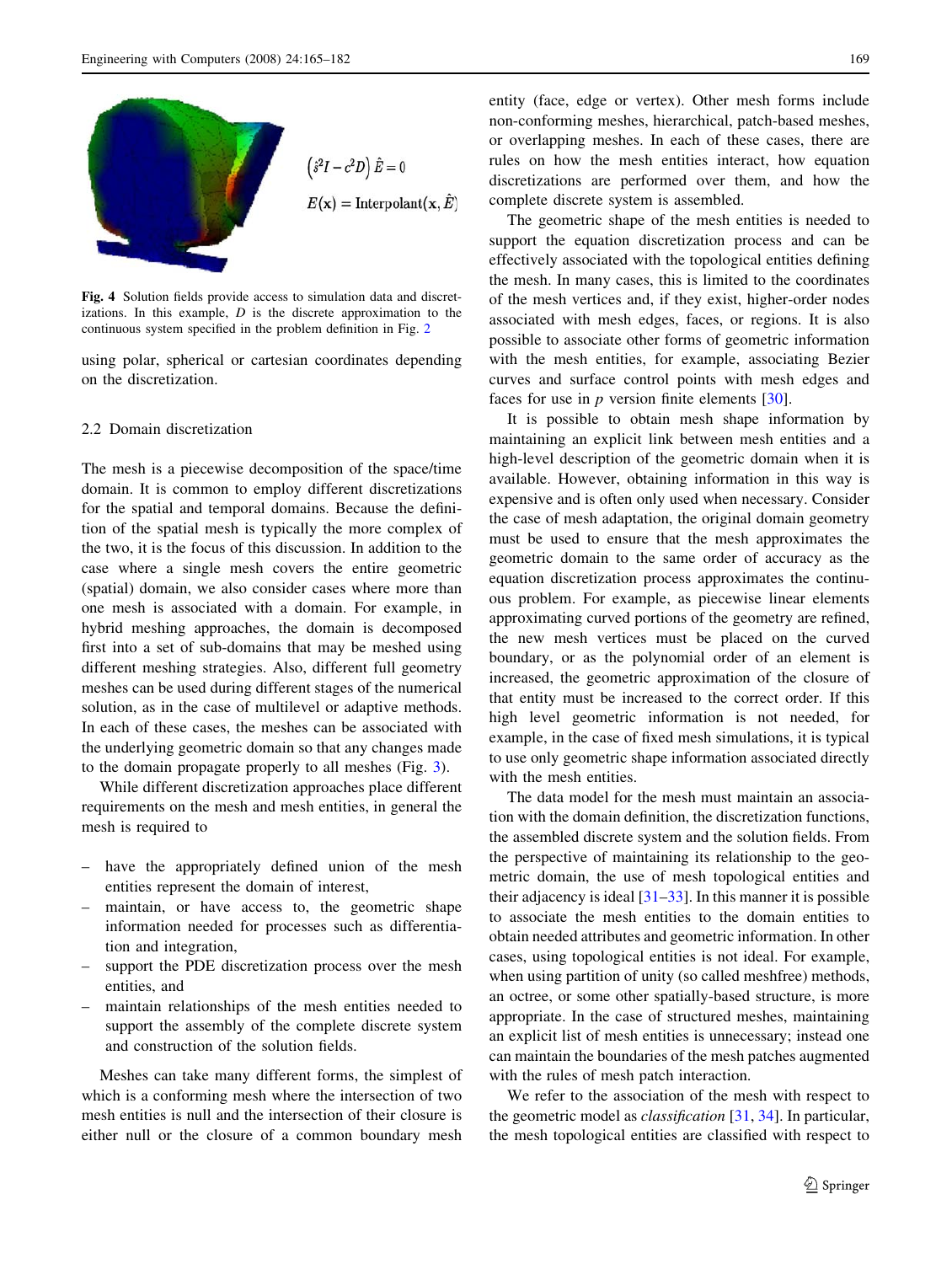the geometric model topological entities upon which they lie as defined below.

Definition: Classification. The unique association of mesh topological entities of dimension  $d_i$ ,  $M_i^{d_i}$  to the topological entity of the geometric model of dimension  $d_i$ ,  $G_j^{\tilde{d}_j}$  where  $d_i \leq d_j$ , on which it lies is termed classification and is denoted  $M_i^{\dot{d_i}} \sqsubseteq G_j^{d_j}$  where the classification symbol,  $\Box$ , indicates that the left hand entity, or set, is classified on the right hand entity.

Definition: Reverse Classification. For each model entity,  $G_j^d$ , the set of equal order mesh entities classified on that model entity define the reverse classification information for that model entity. Reverse classification is denoted as:

$$
RC(G_j^d) = \left\{ M_i^d | M_i^d \sqsubseteq G_j^d \right\}.
$$
 (1)

The concept of mesh entity classification to a higher level model can be extended to include additional levels of model decomposition. Two important cases of this are parallel mesh partitions and structured mesh partitions. In the cases when these partitions are non-overlapping, the associations are obvious. The concepts can be extended to the case of overlapping partitions through the definition of appropriate interaction rules for entities in the different models.

# 2.3 Equation discretization and the definition of solution fields

The PDEs being solved are written in terms of dependent variables that are functions of the space/time domain. Let the independent variables of space be denoted x, and the independent variable time be denoted  $t$ . For purposes of this discussion, let the set of PDEs being solved be written in the form:

$$
\mathcal{D}(\mathbf{u}, \sigma) - f = 0 \tag{2}
$$

where

- $D$  represents the appropriate differential operators,
- $\mathbf{u}$  ( $\mathbf{x},t$ ) represents one or more vector dependent variables,
- $\sigma$  (**x**,t) represents one or more scalar dependent variables, and
- $f(\mathbf{x},t)$  represents the forcing functions.

Note that the complete statement of a PDE problem must include a set of boundary and, for time dependent problems, initial conditions.

In mesh-based PDE solvers, the dependent variables are discretely represented over individual mesh entities or compact groups of entities, either by direct operator discretization (e.g., difference equations) or in terms of a set of basis functions. In both cases, this process specifies a set of distribution functions defining how the discretized variables vary over the mesh entities and a set of yet to be determined multipliers, called degrees of freedom (DOF) (Fig. [4\)](#page-4-0). The DOF can always be associated with a single mesh entity while the distribution functions are associated with one or more mesh entities. Three common cases that employ different combinations of interactions between the mesh entities, the DOF, and the distributions are:

Finite difference methods. In this case, the solution is represented by direct operator discretization: difference stencils are written for all terms in the PDE. These stencils are written in terms of DOF that are the pointwise solution values for a compact collection of mesh vertices.

Finite volume methods. Finite volume methods compute the average value of the solution in a set of control volumes that tesselate the computational domain; these averages are the DOF. Control volumes are associated with mesh entities (vertices, edges, faces, or regions, depending on the details of the scheme). The distribution functions are piecewise polynomials with discontinuities at control volume boundaries; the coefficients of the polynomials are found using the DOF in neighboring control volumes.

Finite element methods. Finite element distribution functions, referred to as shape functions, are written over individual mesh entities, referred to as elements. The DOF represent values of the solution at particular points in the mesh entity, refered to as nodes. The shape functions associated with neighboring elements can be made  $C^m$ , m  $\geq 0$ , continuous by having common DOF associated with the shared lower-dimensional mesh entities. In this case, the full set of DOF used by the element distribution function can be associated with any of the mesh entities in the closure of the mesh entity of the element.

Applying the discretization operation locally over the appropriate mesh entities will produce a local contribution to the complete fully discrete system. These can be combined to yield a discrete representation of the original PDEs over the entire domain. The construction of the system contributors can be controlled by the appropriate traversal of information in the high-level problem definition (e.g., the geometric domain), or at a level above the mesh such as the mesh patch level for structured methods.

Note that the solution fields represent the variations of the tensor variables over the domain of the problem. These fields must be maintained in a form that is useful for queries and manipulation as needed. These manipulations include the transfer of the fields to other meshes during a multiphysics analysis step, or to maintain the description of the mesh on an adapted field. Another common function that fields must support is the construction of new fields through operations that project the data onto new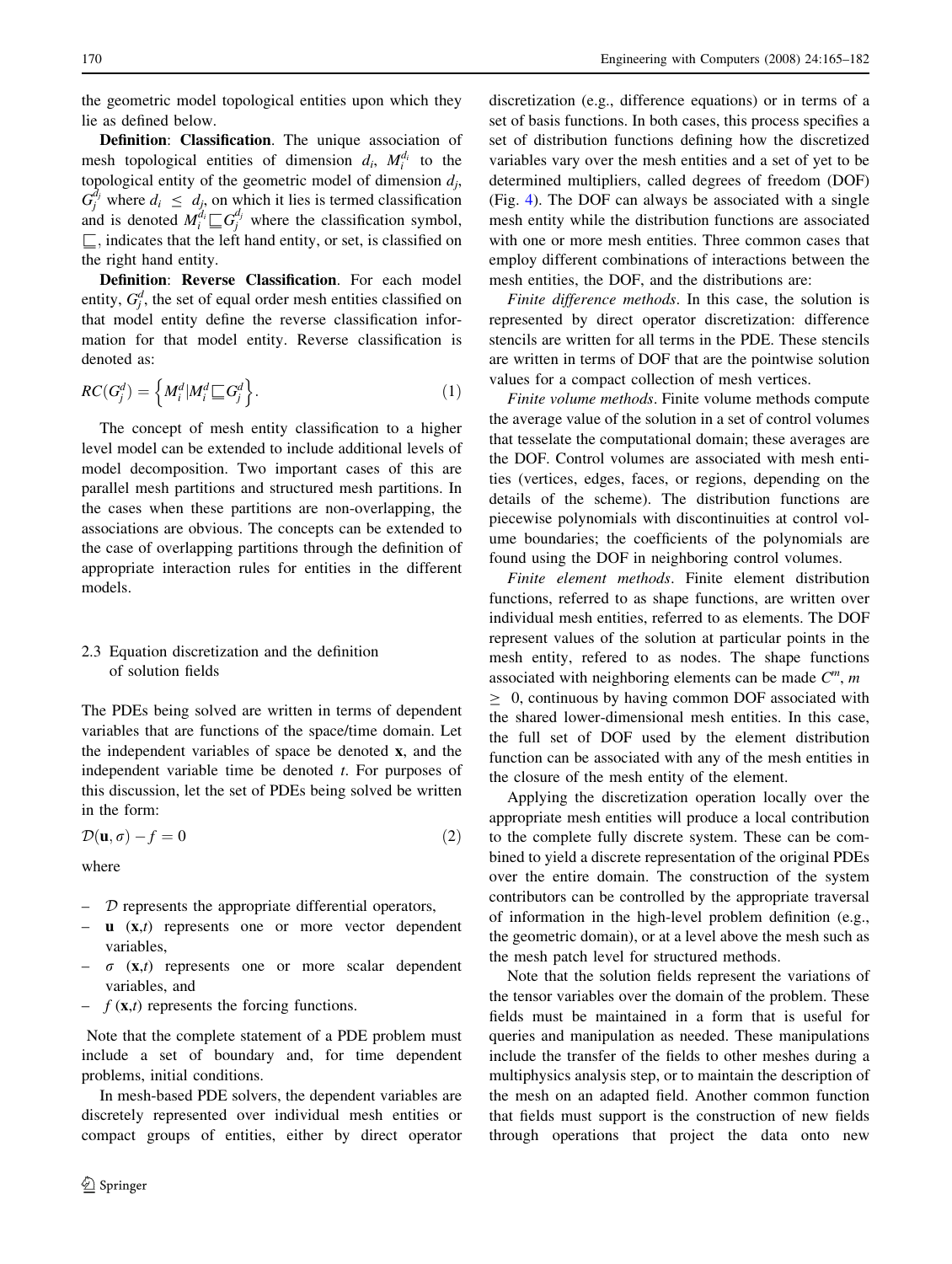<span id="page-6-0"></span>distributions with higher order continuity, combine with other fields, etc.

# 3 The ITAPS interface definition efforts

To support the flow of information in mesh-based simulations, a number of tools and technologies have been developed by different research groups in academia, industry, and the government labs. For these tools to have maximum impact, it is important that they be interoperable, interchangeable, and easily inserted into existing application simulation codes. Accomplishing this goal will allow easier experimentation with different, but functionally similar, technologies to determine which is best suited for a given application. In addition, it will provide mechanisms for combining technologies together to create hybrid solution techniques that use multiple advanced tools. To accomplish this goal, we have defined an abstract data model that encompasses a broad spectrum of mesh types and usage scenarios and a set of common interfaces that are implementation and data structure neutral. Our goal has been to keep the interfaces small enough to encourage adoption but also flexible enough to support a broad range of mesh types.

The ITAPS data model partitions the data required by a simulation into three *core data types*: the geometric data, the mesh data, and the field data. Interfaces to the data represented by these abstractions channel the flow of information throughout the simulation. For example, ITAPS adaptive mesh refinement services access solution information for error estimation via the field interface; modify the mesh using the mesh interface; and query the geometry interface when creating mesh entites on domain boundaries. These core data types are associated with each other through data relation managers. The data relation managers control the relationships among two or more of the core data types, resolve cross references between entities in different groups, and can provide additional functionality that depends on multiple core data types. In addition, there are a number of basic functionalities and concepts that are common to all three of the core data types, for example, entities, creating sets of entities, and attaching user-defined data to entities. We discuss these concepts in Sect. 3.1. Work on the mesh data model and application programming interface (API) has progressed the farthest, and we describe it in some detail in Sect. [3.2.](#page-7-0) Preliminary work on the geometry and field data model and interfaces are discussed as well in Sects. [3.3](#page-8-0) and [3.4.](#page-10-0)

A key aspect of the ITAPS approach is that we do not enforce any particular data structure or implementation with our interfaces, requiring only that certain questions about the geometry, mesh, or field data can be answered

through calls to the interface. To encourage adoption of the interface, we aim to create a small set of interfaces that existing mesh and geometry packages can support. The latter point is critical. The DOE, NSF, DoD and other federal agencies have invested hundreds of person-years in the development of a wide variety of geometry, mesh generation and mesh management toolkits. These software packages will not be rewritten from scratch to conform to a common API, rather the API must be data structure neutral and allow for a broad range of underlying mesh, geometry, and field representations. However, only a small set of functionalities can be covered by a ''core'' set of interface functions. To increase the functionality of the ITAPS interface, we define additional, optional, interfaces for which we will provide reference implementations based on the core interface methods. Developers can incrementally adopt the interface by implementing the optional functions on their own mesh database as needed.

One of the most challenging aspects of this effort remains balancing performance of the interface with the flexibility needed to support a wide variety of mesh types. Performance is critical for kernel computations involving mesh and geometry access. To address this need, we provide a number of different access patterns including array and iterator-based. The user may choose the access pattern that is best suited for their application; the underlying implementation must provide both styles of access even though only one is likely to be native. Further challenges arise when considering the support of many different scientific programming languages. This aspect is addressed through our joint work with the Common Component Architecture Forum [\[35](#page-16-0)] to provide language independent interfaces by using their SIDL/Babel technology [\[36](#page-16-0)].

# 4 The ITAPS basic interface

The ITAPS data models for mesh, geometry and fields all make use of the concepts of *entities*, *entity sets*, and *tags*, and we describe these now in some detail.

ITAPS entities are used to represent atomic pieces of information such as vertices in a mesh or edges in a geometric model. To allow the interface to remain data structure neutral, entities (as well as entity sets and tags) are uniquely represented by opaque handles. Unless entities are added or removed, these handles must be invariant through different calls to the interface in the lifetime of the ITAPS interface, in the sense that a given entity will always have the same handle. This is required to ensure consistency among the several different calls that use and return entity handles and to allow for easy entity handle comparison. Entities do not have interface functionality that is separate from mesh, geometry or field interfaces,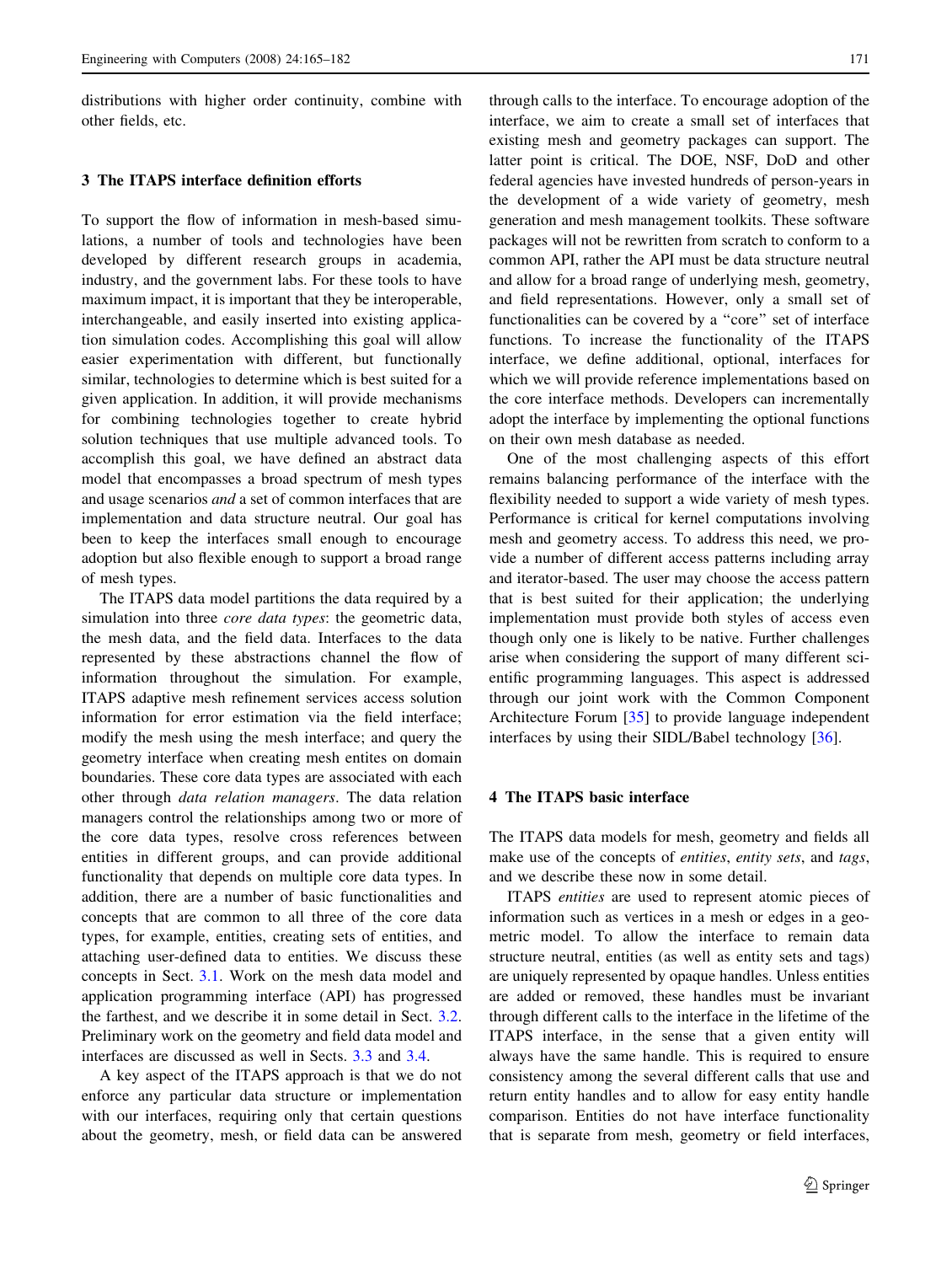<span id="page-7-0"></span>and we describe these functionalities in more detail in the sections that follow.

Entity adjacency relationships define how the entities connect to each other and both first-order and second-order adjacencies are supported for the mesh and geometry interfaces.

- First-order adjacencies: For an entity of dimension d, first-order adjacencies return all of the entities of dimension  $q$ , which are either on the closure of the entity  $(d > q$ , downward adjacency), or which it is on the closure of  $(d \, \langle \, q, \text{upward adjacency}).$
- Second-order adjacencies: Many applications require not only information about first-order adjacencies, but also about the next level of neighbors. Although such information can always be determined from the appropriate first-order adjacencies, their application is common enough that supporting a second-order adjacency function is useful. A second-order adjacency determines the set of topological entities of a given type adjacent to entities that share common boundary entities of the specified type. An example would be the set of regions that share a bounding edge with the given region.

An ITAPS entity set is an arbitrary collection of ITAPS entities that have uniquely defined entity handles. Each entity set may be an unordered set or it may be a (possibly non-unique) ordered list of entities. When an ITAPS interface is first created in a simulation, a Root Set is created. The root set can be populated by string name using the load function call. The action taken by load is implementation specific and can range from reading mesh data from a file to generating a mesh on the fly from a named CAD file.

Two primary relationships among entity sets are supported:

- Entity sets may contain one or more entity sets. An entity set contained in another may be either a subset or an element of that entity set. The choice between these two interpretations is left to the application; ITAPS supports both interpretations. If entity set A is contained in entity set B, a request for the contents of B will include the entities in A and the entities in sets contained in A if the application requests the contents recursively. We note that the Root Set cannot be contained in another entity set.
- Parent/child relationships between entity sets are used to represent relations between sets, much like directed edges connecting nodes in a graph. This relationship can be used to indicate that two meshes have a logical relationship to each other, including multigrid and

adaptive mesh sequences. Because we distinguish between parent and child links, this is a directed graph. Also, the meaning of cyclic parent/child relationships is dubious, at best, so graphs must be acyclic. No other assumptions are made about the graph.

Users are able to query entity sets for their entities and entity adjacency relationships. Both array- and iteratorbased access patterns are supported. In addition, entity sets also have ''set operation'' capabilities; in particular, existing ITAPS entities may be added to or removed from the entity set, and sets may be subtracted, intersected, or united.

ITAPS tags are used as containers for user-defined opaque data that can be attached to ITAPS entities and entity sets. Tags can be multi-valued which implies that a given tag handle can be associated with many different entities. In the general case, ITAPS tags do not have a predefined type and allow the user to attach any opaque data to ITAPS entities. To improve ease of use and performance, we support three specialized tag types: integers, doubles, and entity handles. Tags have and can return their string name, size, handle and data. Tag data can be retrieved from ITAPS entities by handle in an agglomerated or individual manner. The ITAPS implementation is expected to allocate the memory as needed to store the tag data.

### 5 The ITAPS mesh interface

ITAPS mesh entities are the fundamental building blocks of the ITAPS mesh interface and correspond to the individual pieces of the domain decomposition (mesh). Under the assumption that each topological mesh entity of dimension  $d$ ,  $M_i^d$ , is bounded by a set of topological mesh entities of dimension  $d-1$ ,  $\{M_i^d\{M^{d-1}\}\}\,$ , the full set of mesh topological entities are

$$
T_M = \{ \{ M\{M^0\} \}, \{ M\{M^1\} \}, \{ M\{M^2\} \}, \{ M\{M^3\} \} \}
$$
\n(3)

where  $\{M\{M^d\}\}\$ ,  $d = 0,1,2,3$ , are respectively the set of vertices, edges, faces and regions which define the topological entities of the mesh domain. It is possible to limit the mesh representation to just these entities under the following restrictions [[31](#page-16-0)].

- 1. Regions and faces have no interior holes.
- 2. Each entity of order  $d_i$  in a mesh,  $M^{d_i}$ , may use a particular entity of lower order,  $M^{d_j}$ ,  $d_j < d_i$ , at most once.
- 3. For any entity  $M_i^{d_i}$  there is a unique set of entities of order  $d_i - 1$ ,  $\{M_i^{d_i} \{M^{d_{i-1}}\}\}$  that are on the boundary of  $M_i^{d_i}.$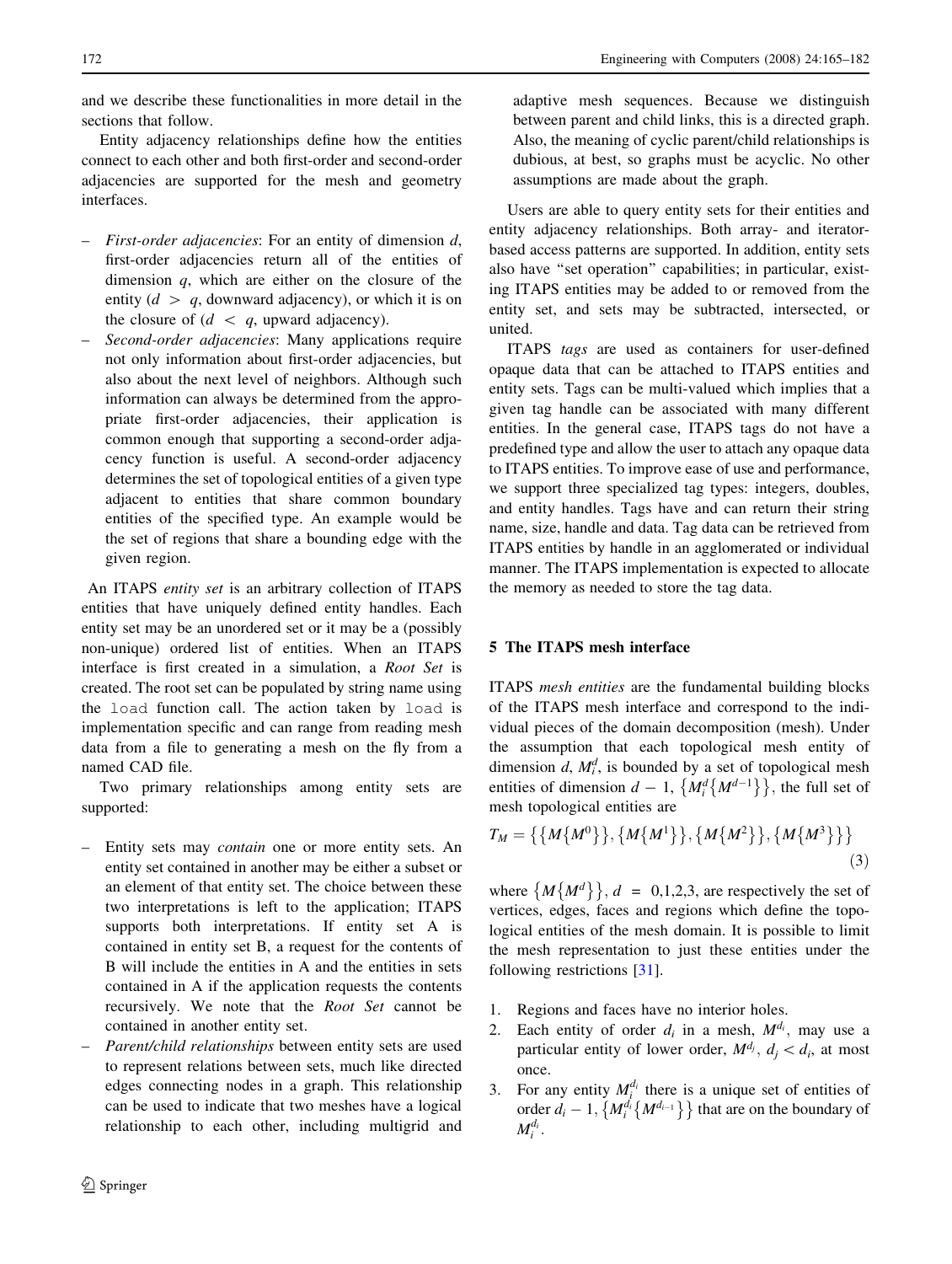<span id="page-8-0"></span>The first restriction means that regions may be directly represented by the faces that bound them, faces may be represented by the edges that bound them, and edges may be represented by the vertices that bound them. The second restriction allows the orientation of an entity to be defined in terms of its boundary entities. For example, the orientation of an edge,  $M_i^1$  bounded by vertices  $M_j^0$  and  $M_k^0$  is uniquely defined as going from  $M_j^0$  to  $M_k^0$  only if  $j \neq k$ . The third restriction means that a mesh entity is uniquely specified by its bounding entities. Most representations including that used in this paper employ that requirement. There are representational schemes where this condition only applies to interior entities; entities on the boundary of the model may have a non-unique set of boundary entities [\[31](#page-16-0)].

Specific examples of mesh entities include, for example, a hexahedron, tetrahedron, edge, triangle, and vertex. Mesh entities are classified by their entity type (topological dimension) and entity topology (shape). Just as for geometric entities, allowable mesh entity types are vertex (0D), edge (1D), face (2D), and region (3D). Allowable entity topologies are point (0D); line segment (1D); triangle, quadrilateral, and polygon (2D); and tetrahedron, pyramid, prism, hexahedron, septahedron, and polyhedron (3D); each of these topologies has a unique entity type associated with it. Mesh entity geometry and shape information is associated with the individual mesh entities. For example, the vertices will have coordinates associated with them. Higher-dimensional mesh entities can also have shape information associated with them. For example the coordinates of higher-order finite-element nodes can be associated with mesh edges, faces, and regions.

Higher-dimensional entities are defined by lowerdimensional entities with shape and orientation defined using canonical ordering relationships. To determine which adjacencies are supported by an underlying implementation, an adjacency table is defined which can be returned by a query through the interface. The implementation can report that adjacency information is always, sometimes, or never available; and to be available at a cost that is constant, logarithmic (i.e., tree search), or linear (i.e., search over all entities) in the size of the mesh. The use of a table allows the implementation to provide separate information for each upward and downward adjacency request. If adjacency information exists, entities must be able to return information in the canonical ordering using both individual and agglomerated request mechanisms.

ITAPS mesh entity sets are extensively used to collect mesh entities together in meaningful ways, for example, to represent the set of all faces classified on a geometric face, or the set of regions in a domain decomposition for parallel computing. For some computational applications, it is useful for entity sets to comprise a valid computational mesh. The simplest example of this is a nonoverlapping, connected set of ITAPS region entities, for example, the structured and unstructured meshes commonly used in finite element simulations. Collections of entity sets can compose, for example, overlapping and multiblock meshes. In both of these examples, supplemental information on the interactions of the mesh sets will be defined and maintained by the application. We note that in other cases, for example, smooth particle hydrodynamic (SPH) applications, molecular dynamics, or mesh-free methods, one can use meshes that consist of a collection of ITAPS vertices with no connectivity or adjacency information.

The mesh interface, including the use of mesh entity sets, is extendable to include ''modification operators'' that change the geometry and topology. Capabilities include changing vertex coordinates and adding or deleting entities. No validity checks are provided with this basic interface so that care must be taken when using these interfaces. These interfaces are intended to support higher-level functionality such as mesh quality improvement, adaptive schemes, front tracking proceedures, and basic mesh generation capabilities, all of which would provide validity checking. Modifiable meshes require interactions with the underlying geometric model including classifying entities.

Several implementations of the ITAPS mesh interface are well underway and are supported by mesh management toolkits such as FMDB (RPI) [[37\]](#page-16-0), MOAB (SNL) [\[38](#page-16-0)], NWGrid (PNNL) [\[39](#page-16-0)], and GRUMMP (University of British Columbia) [\[40](#page-17-0)]. In addition to the development of underlying implementations, the ITAPS mesh interface has also been used in a variety of contexts as well. In particular, it serves as the interface to the Mesquite mesh quality improvement and Frontier front tracking tools (see Sect. [4](#page-10-0)).

# 5.1 The ITAPS geometry interface

The goal of the geometry interface is to provide access to the entities defining the geometric domain, the ability to determine required geometric shape information associated with those entities and, possibly, the ability to modify the geometric domain. The geometry interface must account for the fact that the software modules that provide geometry information are typically independent of mesh generators and PDE solvers.

Three types of geometric models will be supported using the ITAPS inteface. These include:

- Commercial modelers (e.g., Parasolid, ACIS, Granite).
- Geometric modelers that operate from a utility that reads and operates on models that have been written to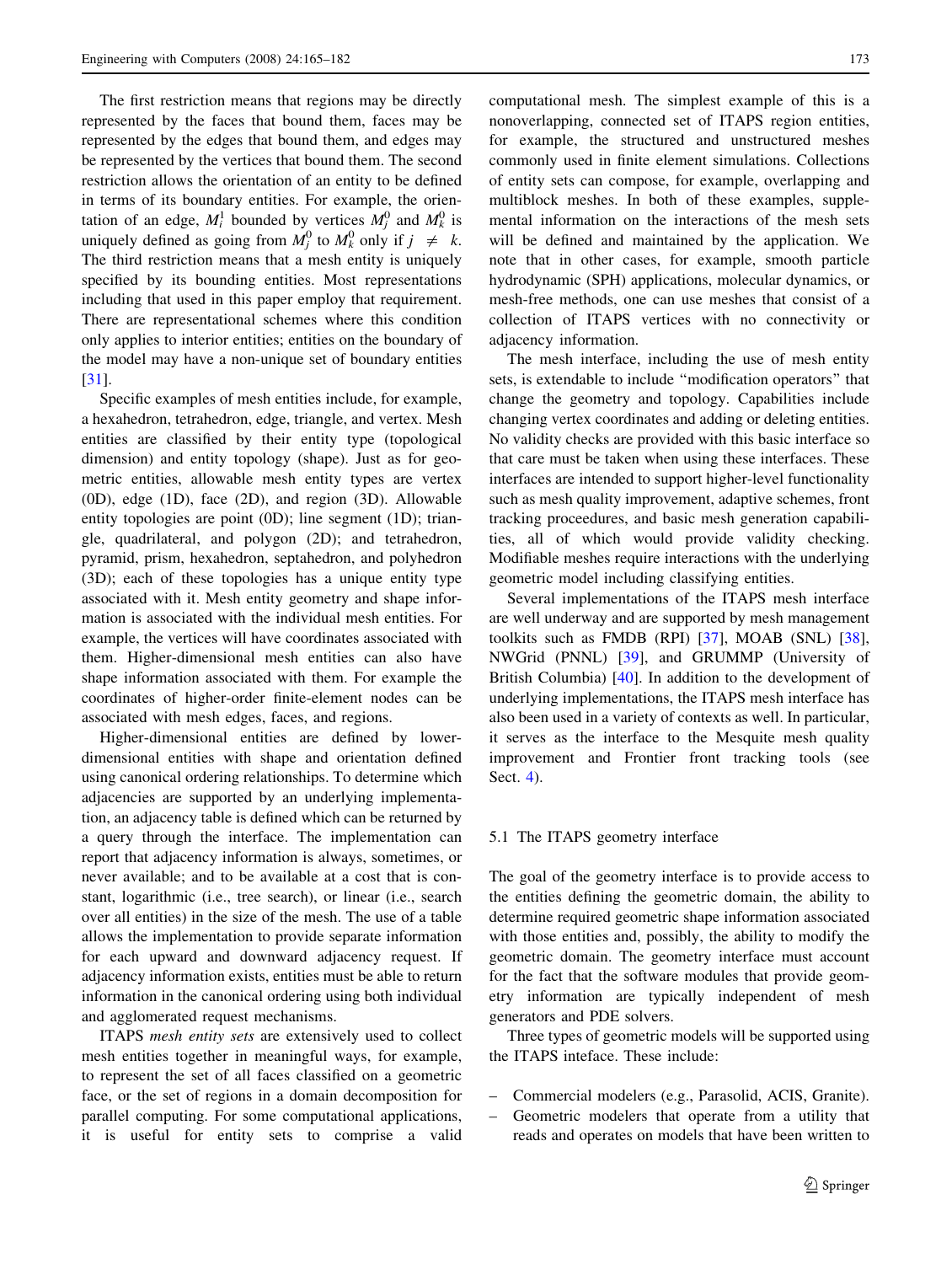standard files like IGES and STEP (e.g., an ACIS model read into Parasolid via a STEP file).

– Geometric models constructed from an input mesh.

The first two geometric modeler types have no difficulty up-loading the model topology and linking to the shape information. In the first case, the modeler already has it, and in the second case, the model structure is defined within the standard file. In the last case, the input is a mesh and algorithms must be applied to define the geometric model topological entities in terms of the sets of appropriate mesh entities. Such algorithms are not unique and depend on both the level of information available with the mesh and knowledge of the analysis process. The mesh interface can be used to load a mesh, and algorithms such as those found in [\[41](#page-17-0)–[43](#page-17-0)] can be used to construct the topological entities of the corresponding geometric model. The shape of the geometric model topological entities can be defined directly by the mesh geometry of the entities classified on it, or that information can be enhanced [[44,](#page-17-0) [43](#page-17-0)].

A large fraction of the geometry needs in mesh-based simulations can be satisfied through interfaces keyed by the topological entities found in boundary representations: regions, faces, edges and vertices. A few situations, particularly those dealing with evolving geometry, will have need for the additional topological constructs of loops and shells. Moreover, some interface functions will handle only topological entities and their adjacencies, whereas others will also provide the geometric shape information associated with the topological entities, provide control information, etc.

It should be possible to employ the most effective means possible to determine any geometric parameters that have to be calculated. The primary complexity that arises is that not all geometric model forms support the same methods and using the least common denominator can introduce a large computation penalty over alternatives that are supported in most cases. The primary example of this is the use of parametric coordinates for model faces and edges. The vast majority of the CAD systems employ parametric coordinates and algorithms such as snapping a vertex to a model face. Using parametric values can be two orders of magnitude faster than using the alternative of closest point to a point in space. Therefore, it is critical that the geometry interface functions support the use of parametric values while having the ability to deal with those cases when they are not available. This can be done by having functions for when one does and does not have a parameterization.

The geometric interface functions are grouped by the level of geometric model information needed to support them and the type of information they provide [[45\]](#page-17-0). The base level includes:

- Model loading which must load the model and initiate any supporting processes. Although the functions are the same for all sources of geometric models, the implementation of them is a strong function of the model source. If the source is a CAD API (e.g., ACIS or Parasolid API), the appropriate API must be initiated and functions mapping to the geometry interface functions defined. If it is a standard file structure (e.g., STEP or IGES), the model must be loaded into an appropriate geometric modeling functionality. If the source is a mesh model, it must be loaded, processed and linkage to the mesh geometry constructed.
- Topological queries based on the primary topological entities of regions, faces, edges, and vertices. The functions in this group include determining topological adjacencies and entity iterators.
- Pointwise interrogations which request geometric shape information with respect to a point in a single global coordinate system. Typical functions include returning the closest point on a model entity, getting coordinates, normals, tangents and curvatures, and requesting bounding boxes of entities.
- Entity level tags for associating user-defined information with entities.

Other groups of functions increase the functionality and/or the efficiency of the interface. Some of these are commonly used while others are not. Functions of this type that have been defined for the geometry interface include:

- Geometric sense information that indicates how face normals and edge tangents are oriented.
- Support of parametric coordinates systems for edges and faces. The functions in this group include conversion between global and parametric coordinates, conversion between parametric coordinates of points on the closure of multiple entities, and the full set of pointwise geometric interrogations for a point given its classification and parametric coordinates.
- Support of geometric model tolerance information. These functions provide access to the geometric modeling tolerances used by the modeling system in the determination of how closely adjacent entities must be matched. This information is used to ensure that consistent decisions are made by mesh-based operations using geometric shape information.

Additional functions of value to specific mesh-based applications that have not yet been defined include:

- Support of more complete topological models including shells and loops as well as complete non-manifold interactions,
- Model topology and shape modification functions, and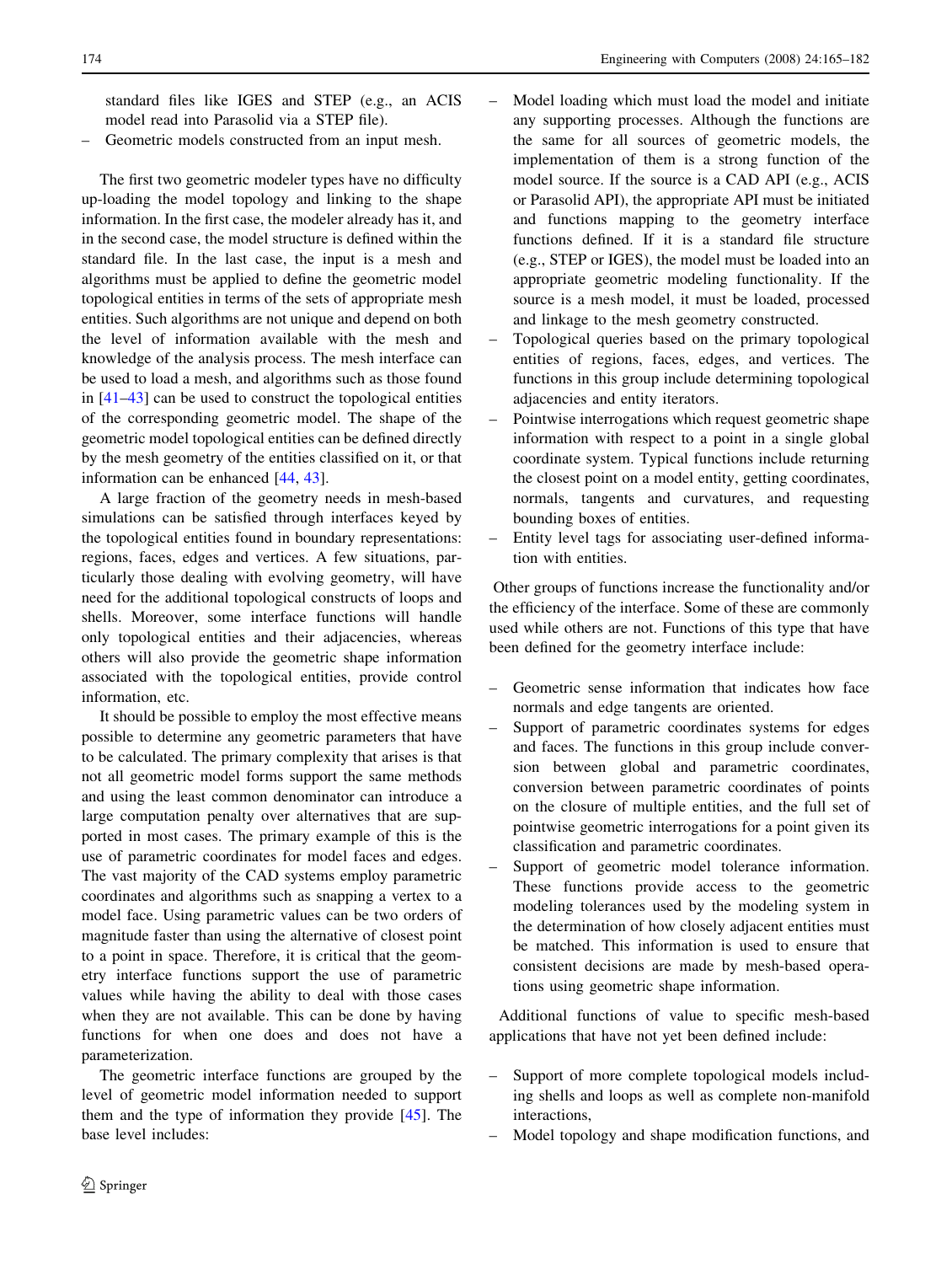<span id="page-10-0"></span>– Entity geometric shape information that defines the complete shape of model entities.

Functional geometry interfaces for mesh-based applications have been under development and have been in use for a number of years for automatic mesh generators [[34,](#page-16-0) [46](#page-17-0)]. They have also been used in the support of specific finite element applications such as determining exact Jacobian information to support  $p$  version element stiffness matrix evaluation [\[5](#page-16-0)]. The current interoperable geometry interface is being defined and implemented building on these previous efforts.

# 5.2 The ITAPS fields interface

Simulation fields represent tensor quantities defined in terms of numerical analysis discretizations in a form useful to support queries and operations by other functions or simulations. Common examples where fields are used are (1) multiphysics analysis where the solution fields from each physics analysis represents a forcing function or boundary condition for another, (2) the construction of external adaptive control loops where the solution fields are used by error estimation procedures to obtain estimates of the discretization errors and to construct a new mesh size field, and (3) visualization and analysis/postprocessing.

Tensor quantities used in the quantification of problems of mathematical physics are of order zero or greater and are defined over a physical space or space/time domain. Knowledge of the order of a tensor and the dimension of the spatial domain over which it is defined, gives the number of components needed to uniquely define the tensor [\[47](#page-17-0)]. The symmetries, for tensors of order 2 or greater, define those components that are identical to, or the negative of (antisymmetric), other components. The components of the tensor are, in general, functions of the domain parameters as well as other problem parameters. The ability to understand and use a tensor at any particular instant requires knowledge of the coordinate system in which the components of the tensor are referred.

The qualification of a tensor over a domain is called a field. The field inherits the tensor order and spatial domain dimension from the tensor along with any symmetries and constraints. The field discretizes the tensor component values over the domain with distributions and degrees of freedom (DOFs). The distributions are defined over the mesh entities (and temporal discretization entities as needed) and give the variation of the components of the field. Thus, they must have the same functional domain that the components of the tensor have. The DOFs multiply the distributions and set the magnitude of the variation of the individual distributions.

A complex simulation process can involve a number of fields defined over various portions of the domain of the simulation. A single field can be used by a number of different analysis routines that interact, and the field may be associated with multiple meshes and have a different relationship with each one. In addition, different distributions can be used by a field to discretize its associated tensor. The ability to have a specific tensor defined over multiple meshes and/or discretized in terms of multiple distributions is handled by supporting multiple instances. A field instance has a single set of distributions over a given mesh. These distributions are defined over mesh entities which are of same dimension as the tensor it is discretizing. A field instance can exist in an evaluated form where the DOF have been determined, or in an unevaluated form where the DOF are not yet determined.

ITAPS is currently defining interoperable field functions to:

- construct/load/save a field over a mesh,
- interrogate the field at specific points and over mesh entities,
- transform a field from one coordinate system to another,
- project a field to a different set of basis functions (e.g., projecting a discontinuous stress field onto a set of continuous shape functions), and
- transfer fields between different meshes including the use of different distributions.

# 6 ITAPS interface use cases

The ITAPS data model and interfaces have been defined and implementations are underway at many different institutions. In particular, the mesh interface is the most mature and in this section we give several examples of its use in adaptive loop construction for two different applications and in mesh quality improvement tools. The appendix provides code for two elementary examples illustrating some simple uses of the mesh interface.

# 6.1 Adaptive loop construction

Although mesh-based PDE codes are capable of providing results to the required levels of accuracy, the vast majority lack the ability to automatically control the mesh discretization errors through the application of adaptive methods [\[48–50](#page-17-0)], thus leaving it to the user to attempt to define an appropriate mesh.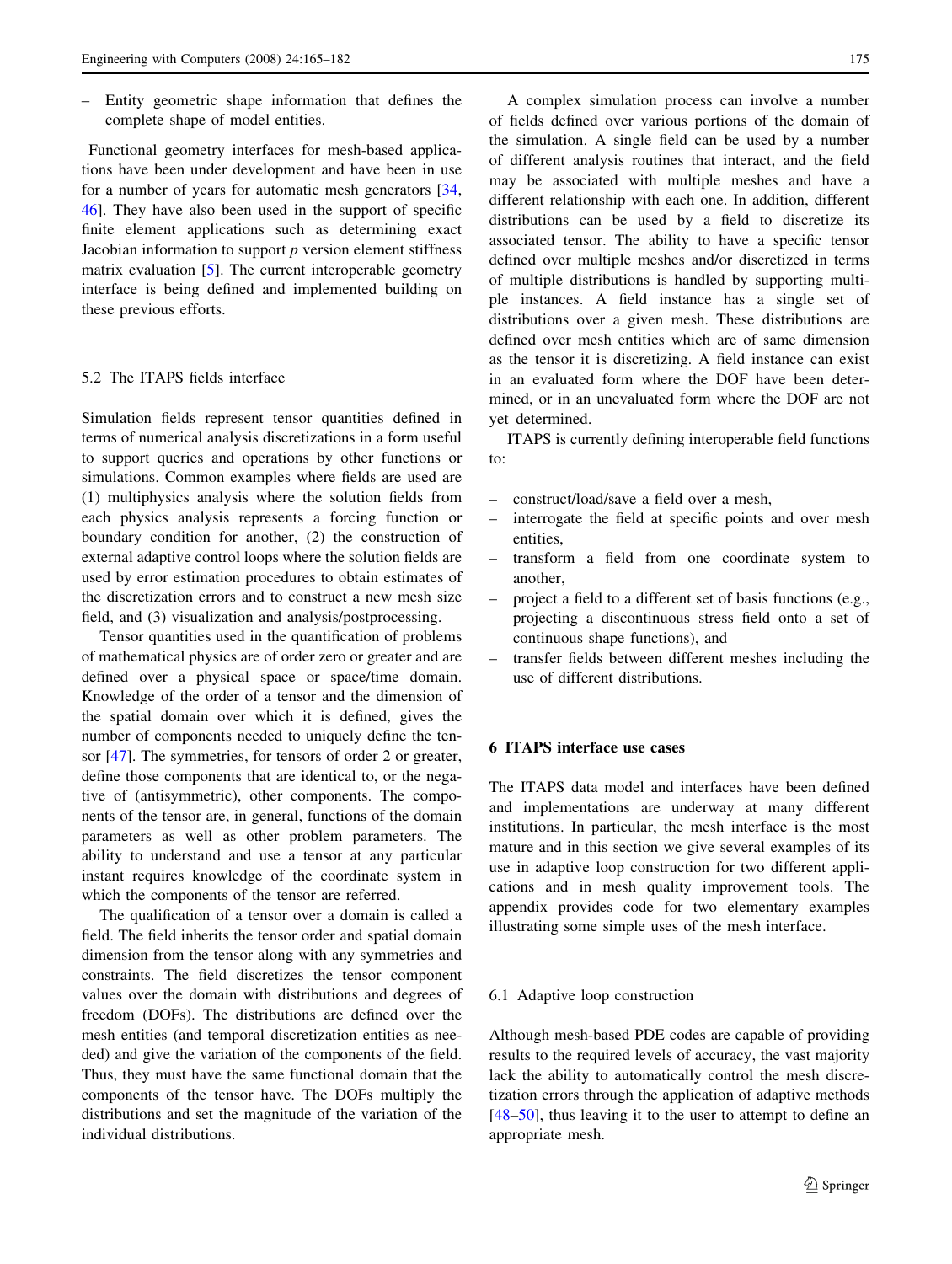One approach to support the application of adaptive analysis is to alter the analysis code to include the error estimation and mesh adaptation methods needed. The advantage of this approach is that the resulting code can minimize the total computation and data manipulation time required. The disadvantage is the amount of code modification and development required to support mesh adaptation is extensive since it requires extending the data structures and all the procedures that interact with them. The expense and time required to do this for existing fixed mesh codes is large and, in most cases, considered prohibitive.

The alternative approach is to leave the fixed mesh analysis code unaltered and to use the interoperable mesh, geometry and field components to control the flow of information between the analysis code and a set of other needed components. This approach has been used to develop multiple adaptive analysis capabilities in which the mesh, geometry and field components are used as follows:

- The geometry interface supports the integration with multiple CAD systems. The API of the modeler enables interactions with mesh generation and mesh modification to obtain all domain geometry information needed [[46](#page-17-0)].
- The mesh interface provides the services for storing and modifying mesh data during the adaptive process. The Algorithm-Oriented Mesh Database [[37\]](#page-16-0) was used for the examples given here.
- The field interface [[5\]](#page-16-0) provides the functions to obtain the solution information needed for error estimation and to support the transfer of solution fields as the mesh is adapted.

One approach to support mesh adaptation is to use error estimators to define a new mesh size field that is provided to an automatic mesh generator that creates an entirely new mesh of the domain. Although a popular approach, it has two disadvantages. The first is the computational cost of an entire mesh generation each time the mesh is adapted. The second is that in the case of transient and/or non-linear problems, it requires global solution field transfer between the old and new meshes. Such solution transfer is not only computationally expensive, it can introduce additional error into the solution which can dictate the ability of the procedure to effectively obtain the level of solution accuracy desired. An alternative approach to mesh adaptation is to apply local mesh modifications [[51\]](#page-17-0) that can range from standard templates, to combinations of mesh modifications, to localized remeshing. Such procedures have been developed that ensure the mesh's approximation to the geometry is maintained as the mesh is modified [\[52](#page-17-0)]. This is the approach used to adapt the mesh in the examples presented here.

# 6.1.1 Adaptive loop for accelerator design

The Stanford Linear Accelerator Center's (SLAC) eigenmode solver, Omega3P, is used to design next generation linear accelerators. ITAPS researchers have collaborated with SLAC scientists to augment this code with adaptive mesh control [\[53](#page-17-0)] to improve the accuracy and convergence of wall loss (or quality factor) calculations in accelerator cavities. The simulation procedure consists of interfacing Omega3P to solid models, automatic mesh generation, general mesh modification, and error estimator components to form an adaptive loop. The accelerator geometries are defined as ACIS solid models [[54\]](#page-17-0). Using functional interfaces between the geometric model and meshing techniques, the automatic mesh generator Mesh-Sim [[55\]](#page-17-0) creates the initial mesh. After Omega3P calculates the solution fields, the error indicator determines a new mesh size field, and the mesh modification procedures [\[51](#page-17-0)] adapt the mesh.

The adaptive procedure has been applied to a Trispal 4-petal accelerator cavity. Figure 5 shows the mesh and wall loss distribution on the cavity surface for initial, first and final adaptive meshes. The procedure has been shown to reliably produce results of the desired accuracy for approximately one-third the number of unknowns as produced by the previous user-controlled procedure [[53\]](#page-17-0).

### 6.1.2 Metal forming simulation

In 3D metal forming simulations, the workpiece undergoes large plastic deformations that result in major changes in the

Fig. 5 Adaptive analysis of a Trispal 4-petal accelerator cavity

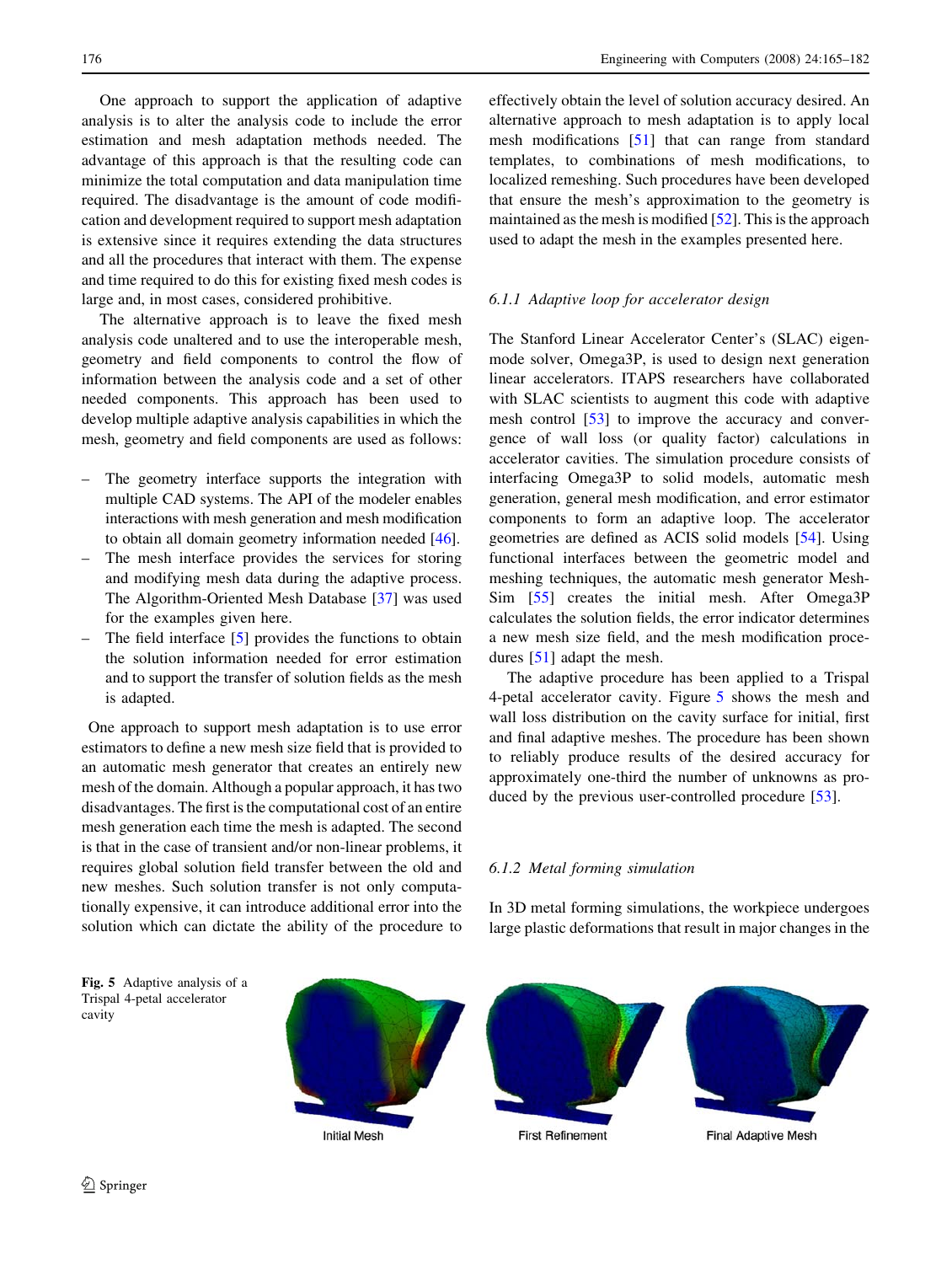#### Fig. 6 Metal forming example



domain geometry. The meshes of the deforming parts typically need to be frequently modified to continue the analysis due to large element distortions, mesh discretization errors and/or geometric approximation errors. In these cases, it is necessary to replace the deformed mesh with an improved mesh that is consistent with the current geometry. Procedures to determine a new mesh size field considering each of these factors have been developed and used in conjunction with local mesh modification [\[43](#page-17-0)]. The procedure includes functions to transfer history dependent field variables as each mesh modification is performed [\[43](#page-17-0)].

Figure 6 shows the set-up, initial mesh and final adapted meshes for a steering link manufacturing problem solved using the DEFORM-3D analysis engine [[56\]](#page-17-0) within a mesh modification-based adaptive loop. A total stroke of 41.7 mm is taken in the simulation. The initial workpiece mesh consists 28,885 elements. The simulation is completed with 20 mesh modification steps producing a final mesh with 102,249 elements.

### 6.2 Mesh quality improvement

Mesh quality improvement techniques can be applied based on a priori geometric quality metrics or a posteriori solution-based metrics improvements. Low-level mesh improvement operations include vertex relocation, topology modification, vertex insertion, and vertex deletion.

The ITAPS center is supporting the development of a stand-alone mesh quality improvement toolkit, called Mesquite [\[57](#page-17-0)]. Mesquite currently provides state-of-the-art algorithms for vertex relocation and is flexible enough to work on a wide array of mesh types ranging from structured meshes to unstructured and hybrid meshes and a number of different two-and three-dimensional element types.

Vertex relocation schemes must operate on the surface of the geometric domain as well as in the interior of the domain to fully optimize the mesh. As such, the software must have functional access to both the high level description of the geometric domain and to individual mesh entities such as element vertices. In particular, to operate on interior vertices, Mesquite queries an ITAPS implementation for vertex coordinate information, adjacency information, and the number of elements of a given type or topology. After determining the optimal location for a vertex, Mesquite requests that the ITAPS implementation update vertex coordinate information. To operate on the surface mesh, Mesquite must also use ITAPS geometric queries to determine the surface normal and the closest point on the surface. Explicit classification of the mesh vertex against a geometric surface is required, as there are some cases for which the closest point query will return a point on the wrong surface, resulting in inverted or invalid meshes.

The ITAPS center is also supporting the development of a simplicial mesh topology modification tool, which performs face and edge swapping operations.[\[58](#page-17-0)] This tool has been implemented using the ITAPS mesh interface, enabling swapping in any ITAPS implementation supporting triangles (2D) or tetrahedra (3D).

In gathering enough information to determine whether a swap is desirable, any mesh topology modification scheme must make extensive use of the ITAPS entity adjacency and vertex coordinate retrieval functions. Reconfiguring the mesh, when this is appropriate, requires deletion of old entities and creation of new entities through the ITAPS interface. In addition, classification operators are again essential. For instance, reconfiguring tetrahedra that are classified on different geometric regions results in tetrahedra that are not classified on either region, so this case must be avoided. Likewise, classification checks make it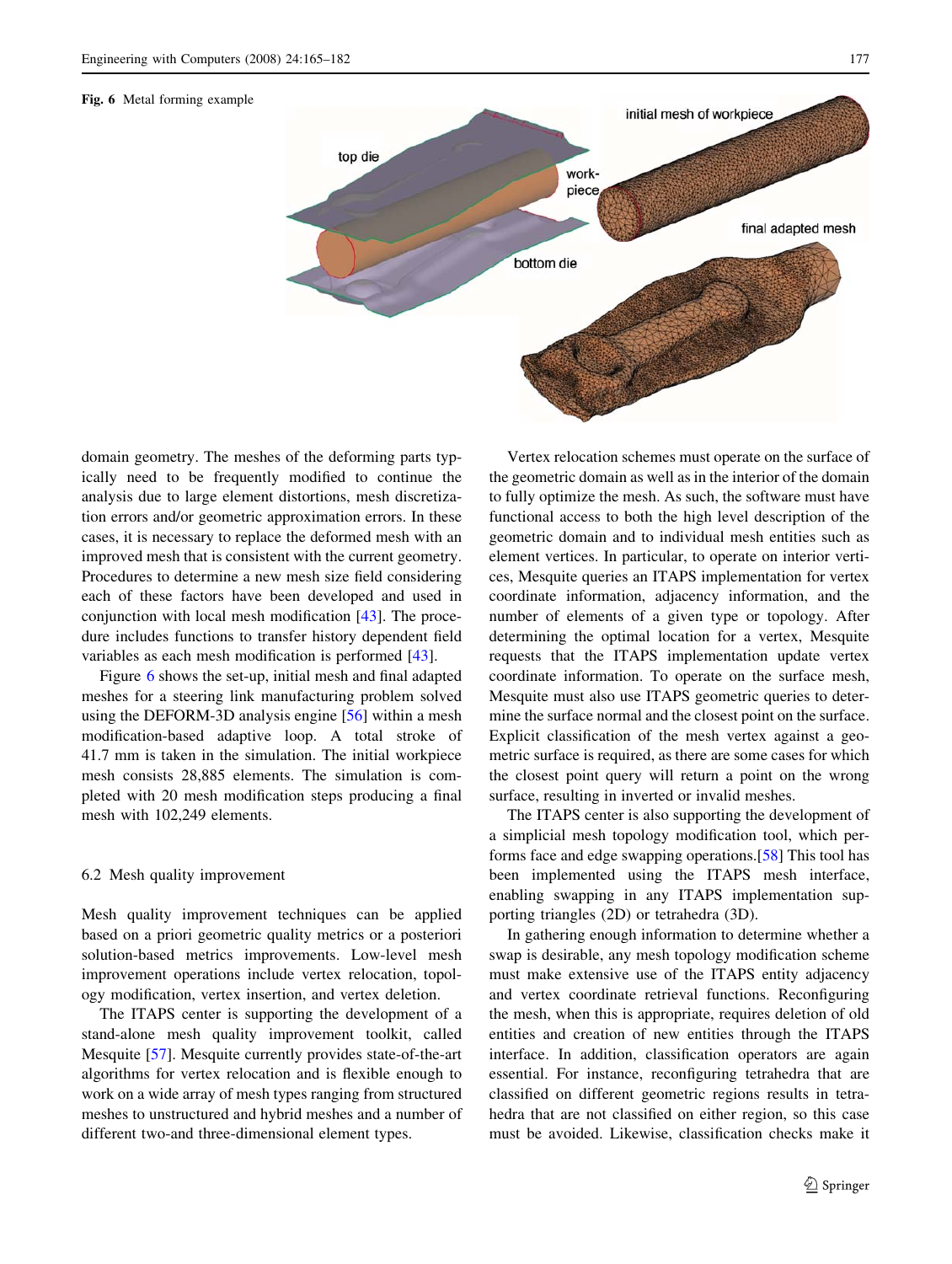easy to identify and disallow mesh reconfigurations that would remove a mesh edge classified on a geometric edge.

In addition to basic geometry, topology and classification information, a ITAPS implementation must provide additional information for mesh improvement schemes to operate effectively and efficiently. For example, even for simple mesh improvement schemes, the implementation must be able to indicate which entities may be modified and which may not. For mesh improvement schemes to operate on an entire mesh rather than simply accepting requests entity by entity, an ITAPS implementation must support some form of iterator. Furthermore, advanced schemes may allow the user to input a desired size, orientation, degree of anisotropy, or even an initial reference mesh; exploiting such features will require the implementation to associate many different types of information with mesh entities and pass that information to the mesh improvement scheme when requested.

# 7 Concluding remarks

A simulation's information flow provides a conceptual framework for designing interoperable tools for geometry management, mesh generation and discretization. Using this framework, the Interoperable Tools for Advanced Petascale Simulation center has developed a set of language independent interfaces to geometry, mesh, and solution field information. Several groups have successfully implemented the ITAPS mesh interface with a diverse range of technologies ranging from structured composite grids to fully unstructured infrastructures. These implementations have provided mesh services for ITAPS-based interoperable components providing technologies such as mesh adaptation, design optimization and mesh improvement. In principle, any implementation of the the ITAPS mesh interface now has access to these advanced technologies without requiring new source code development.

While the utility of these interfaces has been demonstrated in a number of applications, the current work remains a proof of principle. Advancing the interface definition to a reliable standard requires further investigation and demonstration. For example, the nascent solution field and operator interfaces have yet to be completed and implemented. In addition, more implementations of the interfaces need to be created and exercised to make extensive interoperability and interchangeability a possibility. Furthermore, the performance ramifications of using these interfaces must be carefully examined in order to assure that applications built upon this infrastructure are not plagued by low performance. Collaborations with the Common Component Architecture group [\[35](#page-16-0)] will lead to the development of higher level components that provide advanced services to simulation code developers.

More information on the ITAPS center can be found at <http://www.itaps-scidac.org/>.

Acknowledgments We would like to thank Tamara Dahlgren of LLNL for her insightful comments on the ITAPS interface design. This work was performed under the auspices of the US Department of Energy by the University of California Lawrence Livermore National Laboratory under contract No. W-7405-Eng-48 (UCRL-JRNL-213577); the Canadian Natural Sciences and Engineering Research Council under Special Research Opportunities Grant SRO-299160; and by Rensselaer Polytechnic Institute under DOE grant number DE-FC02-01ER25460.

# 8 A Elementary examples of ITAPS mesh interface usage

This appendix presents very simple examples illustrating usage of the ITAPS mesh interface. These examples are meant to be illustrative rather than exhaustive; much of the functionality of the mesh interface is not showcased here. The examples are written as stand-alone programs that can be compiled and run with any ITAPS-compliant mesh database.

We note that the interface examples described here were developed during the first round of SciDAC funding under the predecessor of the ITAPS center, the Terascale Simulation Tools and Technologies (TSTT) center. With the advent of the SciDAC-2 program, the center was renamed to ITAPS, but the team, philosophy and interface definition efforts remain largely the same. In the examples given here, each interface is in the ITAPS namespace to avoid potential function definition collisions. The ''base'' functionality described in Sect. [3.1](#page-6-0), which includes tags, sets, and error handling is in the iBase interface; the mesh functionality described in Sect. [3.2](#page-7-0) is in the iMesh interface.

Full SIDL descriptions of the interfaces are available at <http://www.itaps-scidac.org/> under the Software link. For those interested in providing feedback on the interface definitions or participating in the interface definition activity, please contact the ITAPS management team at itaps-mgmt@lists.llnl.gov.

#### 8.1 A.1 Language Interoperability

The ITAPS interface is designed to be not only data-structure neutral, but also programming language neutral. That is, a mesh server can be written in one language and client code in another. The ITAPS interface is specified using an interface description language (SIDL), and translated into language-specific interfaces through a tool called Babel [\[36](#page-16-0), [59\]](#page-17-0). Babel also generates glue code that mediates all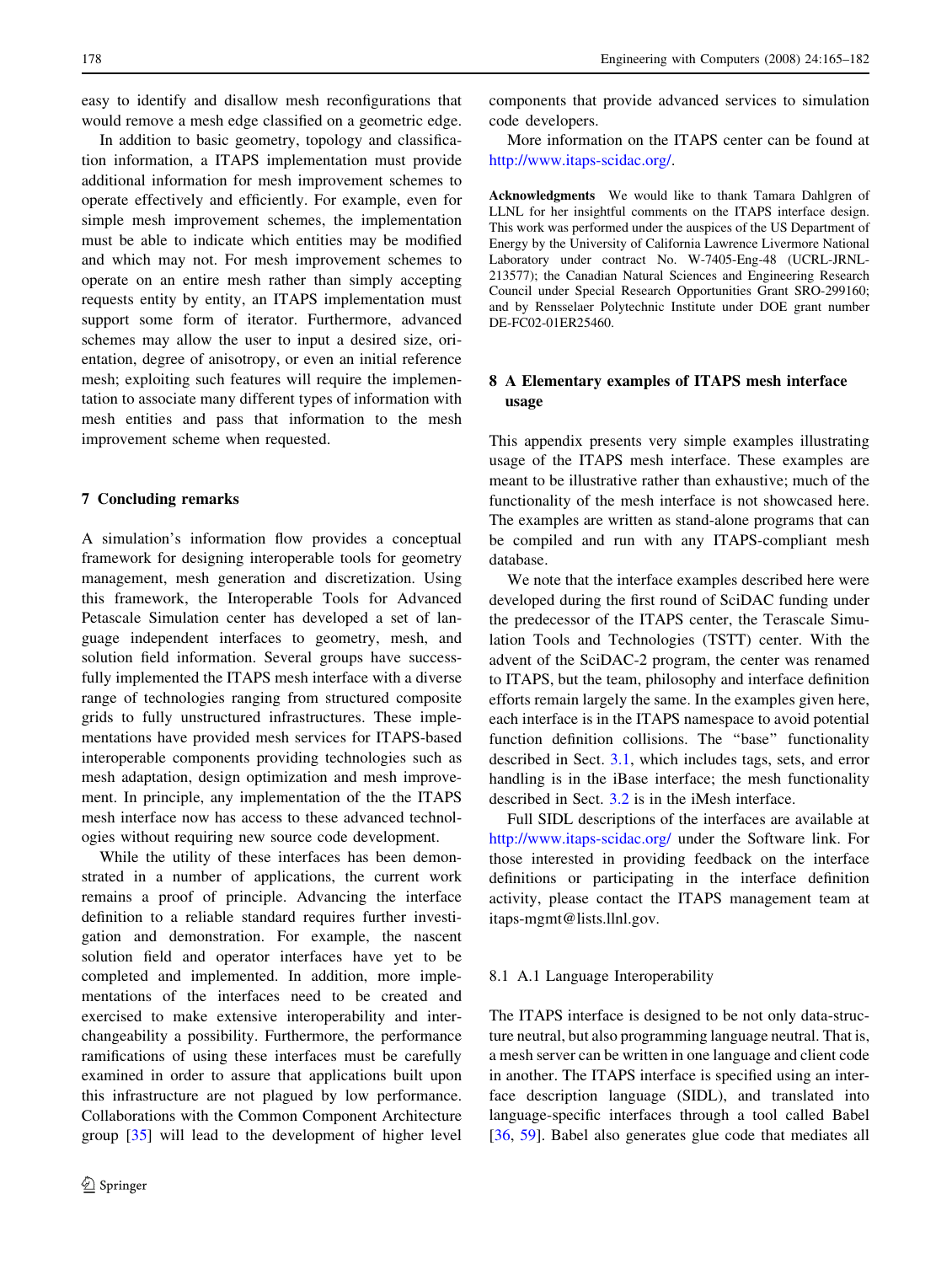inter-language issues, including function name mangling and passage of string and array arguments. As an example of how this works in practice, consider the case of a request for mesh adjacency information. An application code using the ITAPS interface makes an adjacency request by calling a stub function (auto-generated by Babel) in the language of the application. This function re-packages function arguments and calls an internal object representation function (auto-generated by Babel, in C), which again repackages arguments and calls a skeleton function (auto-generated by Babel) in the language of the server. This function, finally, calls the server implementation of the original SIDL function. This approach eliminates all language-specific issues, including name mangling schemes and the treatment of strings and arrays, including dynamic array handling. In exchange, four versions of each SIDL function exist (three of which are auto-generated), and a call from client code must pass through all these layers. Not surprisingly, this complexity in call sequences can have a significant impact on application efficiency.

As an example of the function signatures that Babel creates in various languages, let us examine the mesh interface function for retrieving the entities adjacent to a single entity. The SIDL declaration for this function is

```
package iMesh{
...
void getEntAdj(in opaque entity_handle,
               in EntityType entity_type_requested,
               inout array<opaque> adj_entity_handles,
               out int adj_entity_handles_size) throws iBase.Error;
}
```
Clients call this function in different ways depending on the language in which the client is written. The C++ binding most nearly duplicates the SIDL function declaration;

```
void iMesh::getEntAdj(void* entity_handle,
                      ::iMesh::EntityType entity_type_requested,
                      ::sidl::array<void*>& adj_entity_handles,
                      int32_t& adj_entity_handles_size)
   throw (::iBase::Error);
```
In the C binding, the function name has been decorated to prevent naming clashes between SIDL interfaces, and two arguments have been added. One of these  $(self)$  is a handle for the iMesh data and the other  $($   $ex)$  is used to return exceptions.

void iMesh\_Entity\_getEntAdj(iMesh\_Entity self,

void\* entity handle. enum iMesh\_EntityType\_\_enum entity\_type\_requested, struct sidl\_opaque\_\_array\*\* adj\_entity\_handles, int32\_t\* adj\_entity\_handles\_size, sidl\_BaseInterface \* ex);

In Fortran77, all arguments are passed by address, and SIDL uses 64-bit integers when passing handles. Like the C binding, arguments have been added for the iMesh data and exception return.

subroutine iMesh\_Entity\_getEntAdj\_f(self, entity\_handle,

```
& entity_type_requested, adj_entity_handles,
```

```
& adj_entity_handles_size, exception)
 integer*8 self, entity_handle
 integer*4 entity_type_requested
integer*8 adj_entity_handles
integer*4 adj_entity_handles_size
integer*8 exception
```
Finally, the Fortran90 API is organized into modules and takes advantage of user-defined types, in a manner quite similar to the C API.

| recursive subroutine getEntAdj_s(self, entity_handle, entity_type_requested, & |
|--------------------------------------------------------------------------------|
| adj_entity_handles, adj_entity_handles_size, exception)                        |
| implicit none                                                                  |
| type(iMesh_Entity_t), intent(in) :: self                                       |
| $integer (selected-int_kind(18))$ , $int(int_kind(e))$ ; $entity_handle$       |
| integer (selected_int_kind(9)), intent(in) :: entity_type_requested            |
| type(sidl_opaque_1d), intent(inout) :: adj_entity_handles                      |
| integer (selected_int_kind(9)), intent(out) :: adj_entity_handles_size         |
| type(sidl_BaseInterface_t), intent(out) :: exception                           |
|                                                                                |

### 8.2 A.2 Mesh adjacency example

This example shows two ways in which entity adjacencies can be retrieved using the ITAPS iMesh interface. This example is written in C++; because the ITAPS team uses Babel for interlanguage calls, the underlying implementation could be in any Babel-supported language.

In line 9, a new mesh instance is created, using a factory. This factory is implementation-specific, but its interface is not, freeing an application from any compile-time dependence on a single implementation. The ITAPS implementation is supplied at link time or, with dynamically-loaded libraries, at run time. In lines 10–12, mesh data is read from a file into the root set of the mesh.

Lines 14–28 iterate through all the three-dimensional entities (regions) of the mesh, counting their total number of vertices. The iteration is controlled by an entity-byentity iterator, initialized in line 17. Note that this iterator is not defined as part of the iMesh::Mesh base interface but in a more specialized interface, iMesh::Entity; line 15 casts the Mesh object to Entity.<sup>1</sup> In line 19, the iterator provides both a boolean value indicating whether more data is available and the handle of the next available entity if there is one. This syntax is admittedly somewhat awkward, but if

<sup>&</sup>lt;sup>1</sup> While C++ could handle the relationships among interfaces using inheritance, not all languages can, so Babel does not use this idiom in C++ either.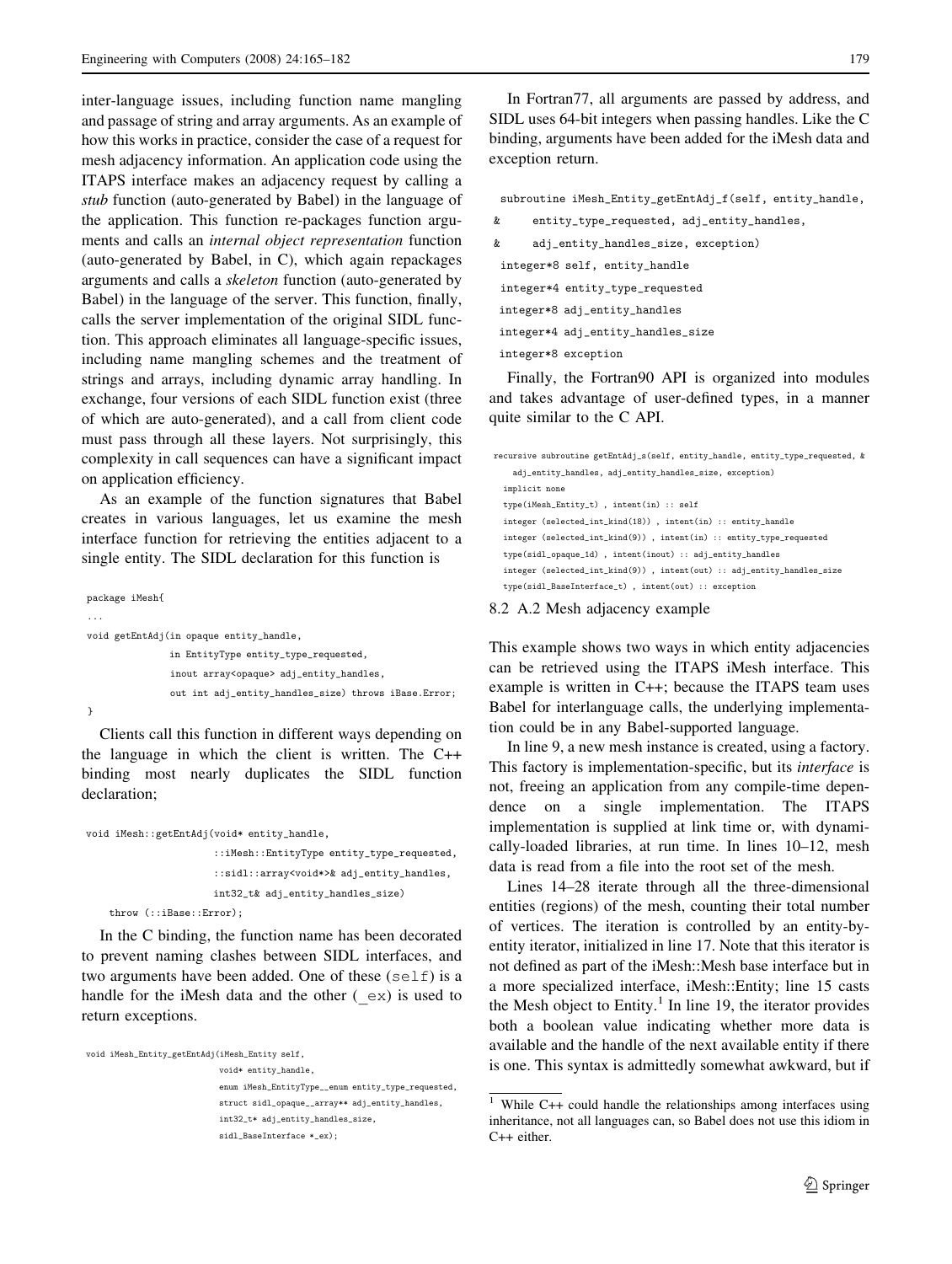a mesh is modified, it is impossible in general to be certain whether there will be another entity until one tries to retrieve the next one. Line 24 is the heart of the adjacency retrieval loop, returning an array of all vertices adjacent to the current region in the iteration.

| Algorithm 1 Example of adjacency retrieval using the ITAPS mesh |  |  |  |  |  |
|-----------------------------------------------------------------|--|--|--|--|--|
| interface                                                       |  |  |  |  |  |

|     | interface.                                                         |
|-----|--------------------------------------------------------------------|
|     | 1 #include <iostream></iostream>                                   |
|     | 2 #include "iMesh.hh"                                              |
| 3   |                                                                    |
|     | 4 typedef void* EntityHandle;                                      |
|     | 5 typedef void* EntitySetHandle;                                   |
|     | 6 typedef void* IteratorHandle;                                    |
|     | 7 int main( int argc, char *argv[])                                |
| 8 { |                                                                    |
| 9   | iMesh::Mesh mesh = iMesh::Factory::newMesh("");                    |
| 10  | $std::string filename = argv[1];$                                  |
| 11  | EntitySetHandle rootSet = mesh.getRootSet();                       |
| 12  | mesh.load(rootSet, filename);                                      |
| 13  |                                                                    |
| 14  | $int vert_uses = 0;$<br>// Iterate to access adjacencies           |
| 15  | iMesh::Entity mesh_ent = mesh;                                     |
| 16  | IteratorHandle iter;                                               |
| 17  | mesh_ent.initEntIter(rootSet, iMesh::EntityType_REGION,            |
| 18  | iMesh::EntityTopology_ALL_TOPOLOGIES, iter);                       |
| 19  | EntityHandle ent;                                                  |
| 20  | bool moreData = mesh_ent.getNextEntIter(iter, ent);                |
| 21  | while (moreData) {                                                 |
| 22  | sidl::array <entityhandle> verts;</entityhandle>                   |
| 23  | int verts_size;                                                    |
| 24  | mesh_ent.getEntAdj(ent, iMesh::EntityType_VERTEX,                  |
| 25  | verts, verts_size);                                                |
| 26  | vert_uses += verts_size;                                           |
| 27  | moreData = mesh_ent.getNextEntIter(iter, ent);                     |
| 28  | ŀ                                                                  |
| 29  |                                                                    |
| 30  | sidl::array <entityhandle> ents; // Block Retrieval</entityhandle> |
| 31  | int ents_size;                                                     |
| 32  | mesh.getEntities(rootSet, iMesh::EntityType_REGION,                |
| 33  | iMesh::EntityTopology_ALL_TOPOLOGIES,                              |
| 34  | ents, ents_size);                                                  |
| 35  | sidl::array <entityhandle> allverts;</entityhandle>                |
| 36  | sidl::array <int> offsets;</int>                                   |
| 37  | int allverts_size, offsets_size;                                   |
| 38  | $iMesh::Arr mesh_arr = mesh;$                                      |
| 39  | mesh_arr.getEntArrAdj(ents, ents_size, iMesh::EntityType_VERTEX,   |
| 40  | allverts, allverts_size,                                           |
| 41  | offsets, offsets_size);                                            |

Lines 30–41 illustrate block retrieval of entity adjacency information. Line 32 first retrieves all regions in the mesh. Then, in line 39, all vertices adjacent to the entities whose handles are in ents (i.e., all regions) are returned; the contents of offsets identifies, for each ent, where its list of vertices begins in allverts.

Finally, lines 42–44 report whether the total numbers of adjacent vertices retrieved by these alternate approaches are consistent.

# 8.3 A.3 Set and tag example

This example shows simple retrieval of entity sets and identification of tags attached to those sets. Again, the underlying ITAPS implementation could be in any Babelsupported language.

|          | 1 #include <iostream></iostream>                                           |
|----------|----------------------------------------------------------------------------|
|          | 2 #include <set></set>                                                     |
|          | 3 #include "iMesh.hh"                                                      |
|          | 4 #include "iBase.hh"                                                      |
| 5        |                                                                            |
|          | 6 typedef void* EntityHandle;                                              |
|          | 7 typedef void* EntitySetHandle;                                           |
|          | 8 typedef void* TagHandle;                                                 |
| 9        |                                                                            |
|          | 10 int main( int argc, char *argv[])                                       |
| $11 \t1$ |                                                                            |
| 12       | $std::string filename = argv[1];$                                          |
| 13       | iMesh:: Mesh mesh = iMesh:: Factory:: new Mesh ("");                       |
| 14       | EntitySetHandle rootSet = mesh.getRootSet();                               |
| 15       | mesh.load(rootSet, filename);                                              |
| 16       |                                                                            |
| 17       | sidl::array <entitysethandle> sets;</entitysethandle>                      |
| 18       | int sets_size;                                                             |
| 19       | iBase::EntSet mesh_eset = mesh;                                            |
| 20       | mesh_eset.getEntSets(rootSet, 1, sets, sets_size);                         |
| 21       |                                                                            |
| 22       | iBase::SetTag mesh_stag = mesh;<br>//Retrieve set tag info                 |
| 23       | std::set <taghandle> tag_handles;</taghandle>                              |
| 24       | for (int $i = 0$ ; $i < \text{sets}\_ \text{size}$ ; $i++)$ {              |
| 25       | sidl::array <taghandle> tags;</taghandle>                                  |
| 26       | int tags_size;                                                             |
| 27       | mesh_stag.getAllEntSetTags(sets[i], tags, tags_size);                      |
| 28       | for (int $j = 0$ ; $j < tags_size$ ; $j++)$ {                              |
| 29       | tag_handles.insert(tags[j]);                                               |
| 30       | }                                                                          |
| 31       | }                                                                          |
| 32       |                                                                            |
| 33       | for (std::set <taghandle>::iterator sit = tag_handles.begin();</taghandle> |
| 34       | $s$ it != tag_handles.end(); $s$ it++) {                                   |
| 35       | std::string tag_name = mesh_stag.getTagName(*sit);                         |
| 36       | int tag_size = mesh_stag.getTagSizeBytes(*sit);                            |
| 37       | std::cout << "Tag name = '" << tag_name                                    |
| 38       | << "', size = " << tag_size << " bytes." << std::endl;                     |
| 39       | }                                                                          |
| 40       | return true;                                                               |

41 }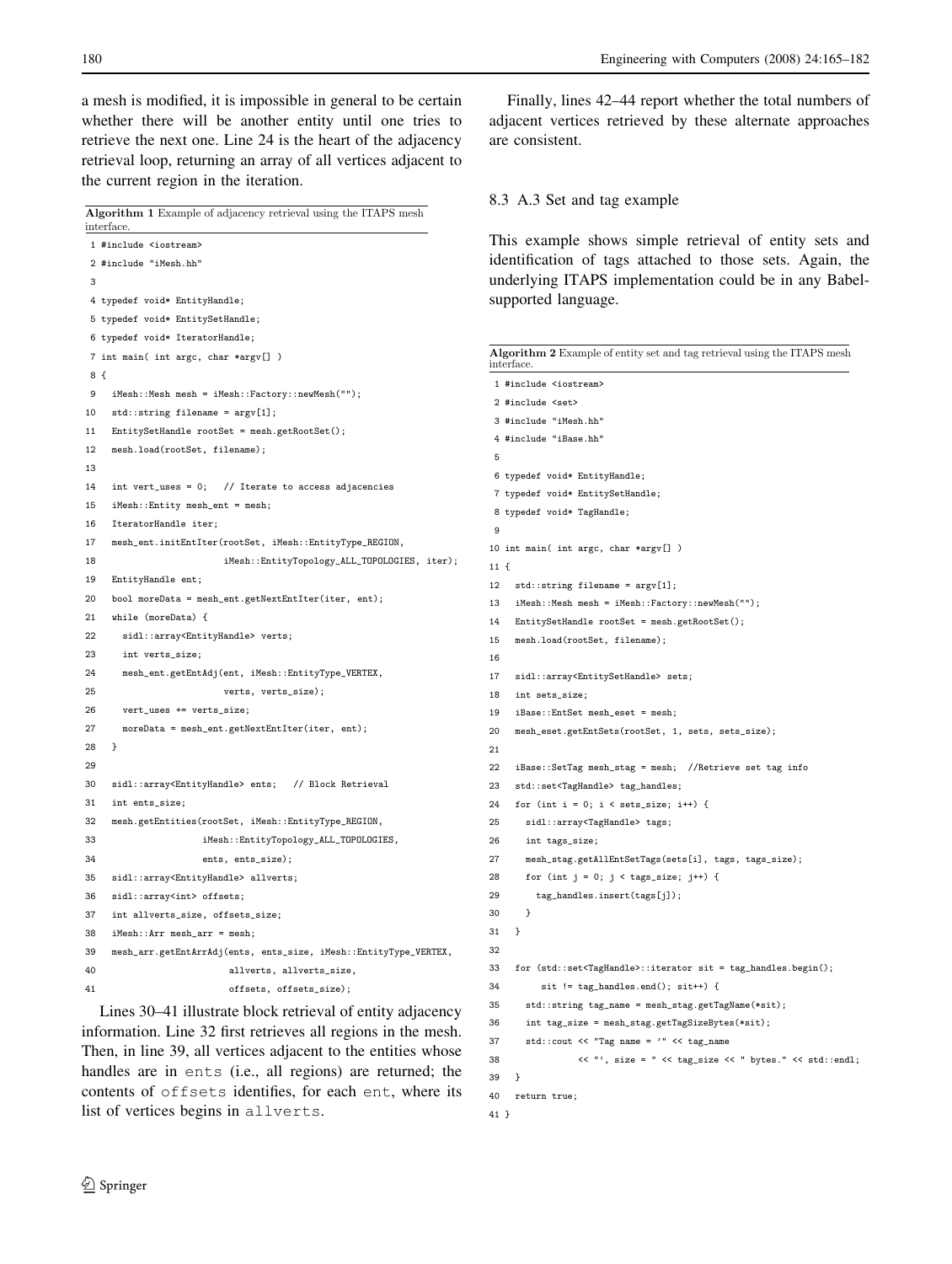<span id="page-16-0"></span>After reading a mesh as in the previous example, all the entity sets defined for the mesh are retrieved (line 20).

Lines 22–31 retrieve tag information for the sets. Specifically, line 27 retrieves all tags attached to a particular entity set, and the loop from lines 28–30 populates a standard template library set of tag handles.

Finally, the loop from lines 33–39 output information about each tag found, in order of increasing tag handle. For each tag handle, the name of the tag (retrieved in line 35) and its size in bytes (retrieved in line 36) are output.

### References

- 1. Abaqus webpage (2005) <http://www.abaqus.com/>
- 2. ANSYS webpage (2005) <http://www.ansys.com>
- 3. Fluent webpage (2005) <http://www.fluent.com>
- 4. Kiva webpage (2003) [http://www.lanl.gov/orgs/t/t3/codes/kiva.](http://www.lanl.gov/orgs/t/t3/codes/kiva.shtml) [shtml](http://www.lanl.gov/orgs/t/t3/codes/kiva.shtml)
- 5. Beall MW, Shephard MS (1999) An object-oriented framework for reliable numerical simulations. Eng Comput 15(1):61–72
- 6. Brown DL, Henshaw WD, Quinlan DJ (1999) Overture: objectoriented tools for overset grid applications. Technical report, Lawrence Livermore National Laboratory, UCRL-JC-134018
- 7. Brown SA (1993) PACT user's guide. Lawrence Livermore National Laboratory, UCRL-MA-112087
- 8. Bruaset AR, Langtangen HP (1997) A comprehensive set of tools for solving partial differential equations; DIFFPACK. In: Numerical methods and software tools in industrial mathematics. Brinkhauser Boston, Boston, pp 61–90
- 9. Devloo PRB (1997) PZ: an object oriented environment for scientific programming. Comput Methods Appl Mech Eng 150 (1-4):133–153
- 10. Donescu P, Laursen TA (1996) A generalized object oriented approach to solving ordinary and partial differential equations using finite elements. Finite Elem Analy Des 22:93–107
- 11. Steward JR, Edwards HC (2004) A framework approach for developing parallel adaptive multiphysics applications. Finite Elem Analy Des 40(12):1599–1617
- 12. Ascher U, Petzold L (1998) Computer methods for ordinary differential equations and differential-algebraic equations. SIAM, Philadelphia
- 13. Balay S, Buschelman K, Gropp D, Kaushik WD, Knepley M, McInnes BF, Smith LC, Zhang H (2004) PETSc home page. <http://www.mcs.anl.gov/petsc>
- 14. Balay S, Gropp WD, McInnes LC, Smith BF (1997) Efficient management of parallelism in object-oriented numerical software libraries. In: Bruaset AM, Arge E, Langtangen HP (eds) Modern software tools in scientific computing. Birkhauser, New York, pp 163–202
- 15. Eispack webpage (2004) <http://www.netlib.org/eispack/>
- 16. Lapack webpage (2004) <http://www.netlib.org/lapack/>
- 17. Linpack webpage (2004) <http://www.netlib.org/linpack/>
- 18. Keahey K, Beckman P, Ahrens J (2000) Ligature: Component architecture for high performance applications. Int J High Perf Comput Appl 14(4):347–356
- 19. Kenny JP, Benson SJ, Alexeev Y, Sarich J, Janssen CL, McInnes LC, Krishnan M, Nieplocha J, Jurrus E, Fahlstrom C, Windus TL (2004) Component-based integration of chemistry and optimization software. J Comput Chem 25(14):1717–1725
- 20. Larson JW, Norris B, Ong ET, Bernholdt DE, Drake JB, Elwasif WR, Ham MW, Rasmussen CE, Kumfert G, Katz DS, Zhou S,

DeLuca C, Collins NS (2004) Components, the common component architecture, and the climate/weather/ocean community. In: 84th American Meteorological Society Annual Meeting, Seattle, Washington, American Meteorological Society, 11–15 January 2004

- 21. Lefantzi S, Ray J (2003) A component-based scientific toolkit for reacting flows. In: Proceedings of the second MIT conference on computational fluid and solid mechanics, 17–20 June 2003, vol 2. Elsevier, Cambridge, pp 1401–1405
- 22. Lefantzi S, Ray J, Najm HN (2003) Using the common component architecture to design high performance scientific simulation codes. In: Proceedings of the 17th international parallel and distributed processing symposium (IPDPS 2003), 22–26 April 2003, IEEE Computer Society, Nice, France
- 23. Norris B, Balay S, Benson S, Freitag L, Hovland P, McInnes L, Smith B (2002) Parallel components for PDEs and optimization: some issues and experiences. Parallel Comput 28(12):1811–1831
- 24. Parker SG (2002) A component-based architecture for parallel multi-physics PDE simulation. In: Proceedings of the international conference on computational science-part III. Springer, Heidelberg, pp 719–734.
- 25. Zhou S, da Silva A, Womack B, Higgins G (2003) Prototyping the ESMF using DOE's CCA. In: NASA earth science technology conference 2003, College Park, MD, 24–26 June
- 26. Allan BA, Lefantzi S, Ray J (2004) ODEPACK++: refactoring the LSODE fortran library for use in the CCA high performance component software architecture. In: Proceedings of the 9th international workshop on high-level parallel programming models and supportive environments (HIPS 2004). IEEE, Santa Fe
- 27. Smith K, Ray J, Allan BA (2003) CVODE component user guidelines. Technical report SAND2003-8276, Sandia National Laboratory, May 2003
- 28. Bernholdt D, Allan B, Armstrong R, Bertrand F, Chiu K, Dahlgren T, Damevski K, Elwasif W, Epperly T, Govindaraju M, Katz D, Kohl J, Krishnan M, Kumfert G, Larson J, Lefantzi S, Lewis M, Malony A, McInnes L, Nieplocha J, Norris B, Parker S, Ray J, Shende S, Windus T, Zhou S (2005) A component architecture for high-performance scientific computing. Int J High Perf Comput Appl ( ACTS Collection Spec Issue) (to appear)
- 29. Michael E. Mortenson (1997) Geometric Modeling, 2nd edn. Wiley, New York
- 30. Luo X, Shephard MS, Remacle J-F, O'Bara RM, Beall MW, Szabo BA, Actis R (2002) p-version mesh generation issues. In: Proceedings of the 11th international meshing roundtable. Sandia National Laboratories, pp 343–354
- 31. Beall MW, Shephard MS (1997) A general topology-based mesh data structure. Int J Numer Methods Eng 40(9):1573–1596
- 32. Dey S, O'Bara RM, Shephard MS (2001) Curvilinear mesh generation in 3D. Comput Aided Des 33:199–209
- 33. Tautges TJ (2000) The common geometry module (CGM): a generic, extensible geometry interface. In: Proceedings of the 9th international meshing roundtable, Sandia report SAND 2000– 2207, Sandia National Laboratories, pp 337–359
- 34. Shephard MS, Georges MK (1992) Reliability of automatic 3-D mesh generation. Comput Methods Appl Mech Eng 101:443–462
- 35. CCA Forum homepage (2004) <http://www.cca-forum.org/>
- 36. Dahlgren T, Epperly T, Kumfert G (2004) Babel User's Guide. CASC, Lawrence Livermore National Laboratory, version 0.9.0 edn, January 2004
- 37. Remacle J-F, Shephard MS (2003) An algorithm oriented mesh database. Int J Numer Methods Eng
- 38. Tautges TJ (2004) MOAB: a mesh-oriented database. <http://cubit.sandia.gov/MOAB>
- 39. Trease H, Trease L (2004) NorthWest grid generation code. [http://www.emsl.pnl.gov/nwgrid/index\\_nwgrid.html](http://www.emsl.pnl.gov/nwgrid/index_nwgrid.html)